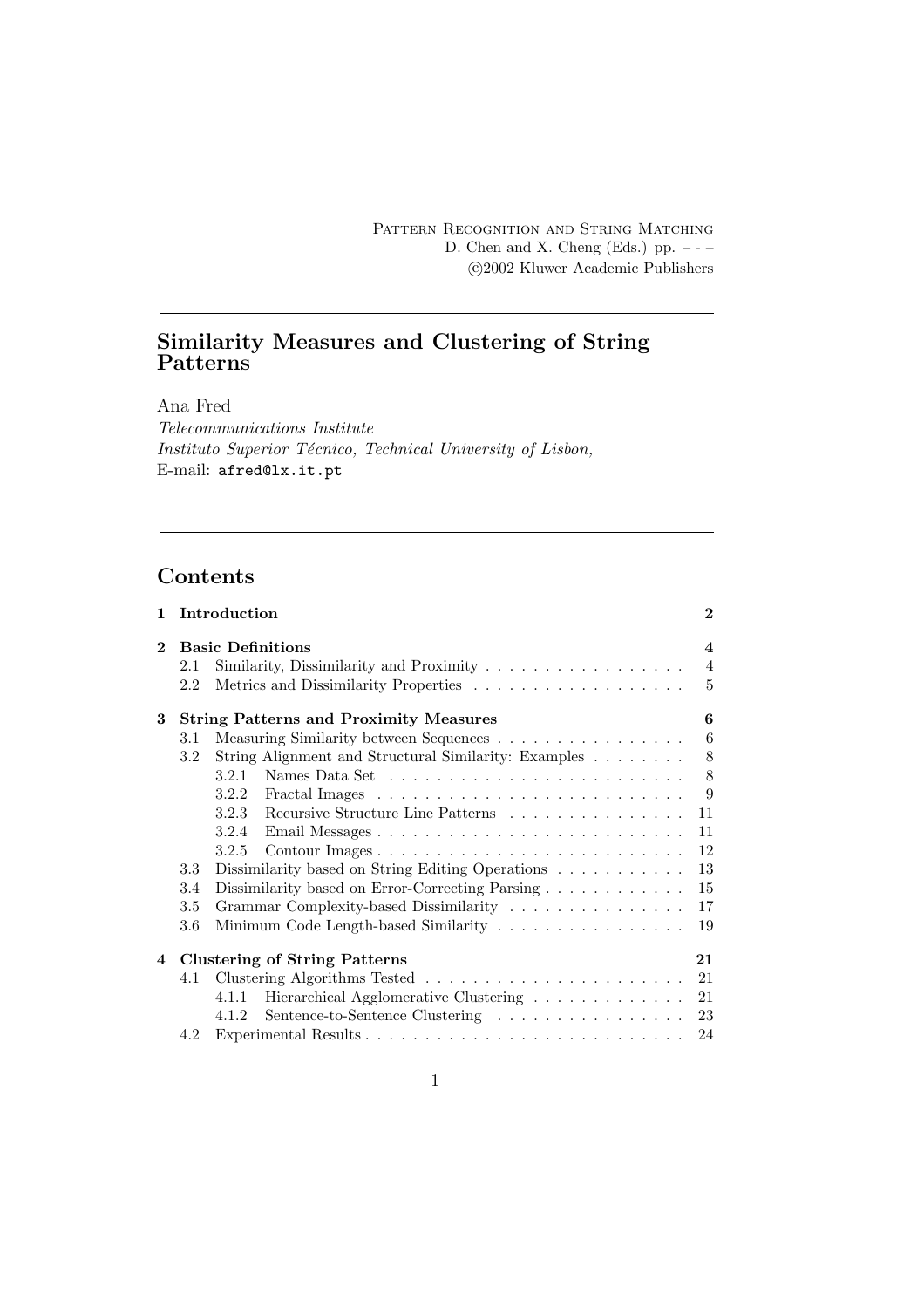|  | 4.2.3 Recursive Structure Line Patterns 26 |  |
|--|--------------------------------------------|--|
|  |                                            |  |
|  |                                            |  |
|  |                                            |  |
|  |                                            |  |
|  |                                            |  |

#### **References**

#### **Abstract**

Clustering is a powerful tool in revealing the intrinsic organization of data. A clustering of structural patterns consists of an unsupervised association of data based on the similarity of their structures and primitives. This chapter addresses the problem of structural clustering, and presents an overview of similarity measures used in this context. The distinction between string matching and structural resemblance is stressed. The hierarchical agglomerative clustering concept and a partitional approach are explored in a comparative study of several dissimilarity measures: minimum code length based measures; dissimilarity based on the concept of reduction in grammatical complexity; and error-correcting parsing.

## **1 Introduction**

Consider a data set  $D$  consisting of  $N$  sequences of symbols (or strings),  $D = \{s_1, \ldots, s_N\}$ , defined over the alphabet  $\Sigma$ , where  $s_i = (x_1^i x_2^i \ldots x_{L_i}^i)$  is a sequence of length L*i*. The problem of sequence clustering is defined as follows: given the sample patterns in  $D$ , discover from the data a "natural" grouping of the sequences into  $K$  clusters,  $K$  being in general unknown.

The problem of clustering in multivariate feature spaces has been extensively studied [32, 33, 11, 66]. Many clustering algorithms have been proposed, each with its own approach for handling cluster validity [1, 27, 53, 21], number of clusters [40, 65], and structure imposed in the data [63, 44]. Directly using dissimilarity values or exploring point densities for the patterns, either emphasizing compactness or connectedness in feature space, leads to two main strategies for clustering: hierarchical methods and partitional methods. Partitional structure organizes patterns into a small number of clusters; a data partition is obtained as the result of an optimization process or by exploring local structure. Examples of techniques in this class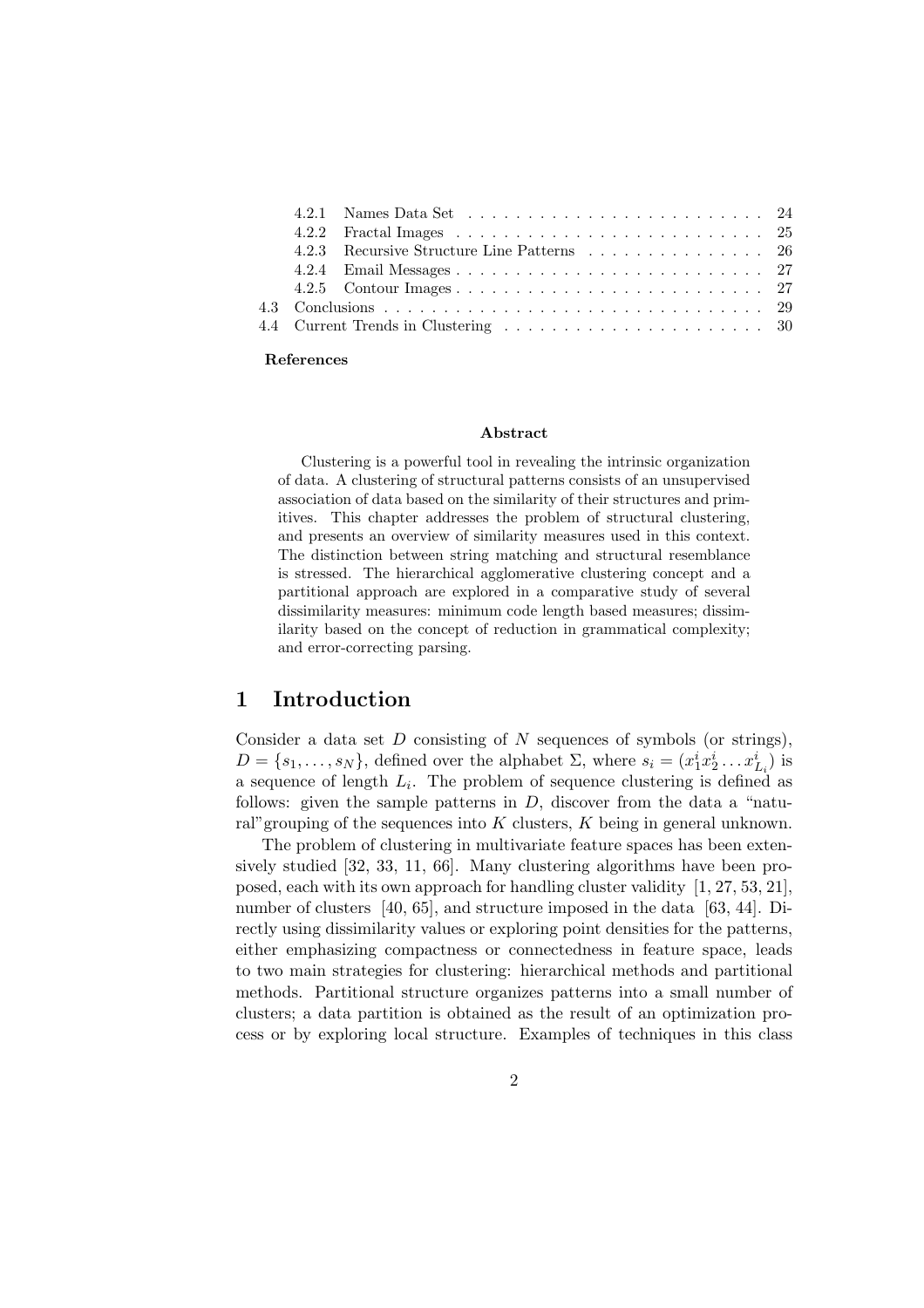include mixture decomposition [47, 57, 14], non-parametric density estimation based methods [54], central clustering [2], square-error clustering [49], shape fitting approaches [63, 44], and geometrical approaches [26]. The K-means is a very popular algorithm in this category. Assuming *a priori* knowledge about the number of classes and based on the square-error criterion, it is a computationally efficient clustering technique that identifies hyper-spherical clusters [32, 11].

Hierarchical methods produce a nesting of data clusterings, that can be represented graphically as a dendrogram. Mostly inspired by graph theory [67], both agglomerative [32, 12, 21] and divisive approaches [5] have been attempted, the first starting with many clusters that are successively merged in accordance with inter cluster similarity, and the later working in the opposite direction. Variations of the algorithms can be obtained by the definition of a similarity measure between patterns and clusters [20]. The single link algorithm is one of the most popular methods in this class [32]. Data partitioning is usually obtained by setting a threshold on the dendrogram; cluster validity studies have also been proposed [10, 1] for the *a posteriori* analysis of structures, in order to evaluate the clustering results and define meaningful clusters.

When patterns are described in symbolic form as strings of characters, clustering algorithms found in the literature are typically extensions of conventional clustering methods [32, 23] by introducing dissimilarity measures between strings [20]. This is non trivial since the sequences can be of different lengths; also it is not always clear what is a meaningful similarity/dissimilarity measure for sequence comparison. Viewing similarity computation as a matching process  $[23, 3, 4, 51, 46, 8, 56]$ , references  $[23, 43]$ present sentence-to-sentence clustering procedures based on the comparison of a candidate string with sentences in previously formed clusters (clustering based on a nearest-neighbor rule) or with cluster center strings (cluster center technique). String editing operations are there used in the transformation of strings to perform the matching. Following the string matching paradigm while modelling clusters' structure using grammars, errorcorrecting parsing and grammatical inference are combined in a clustering algorithm described in [23, 24]. Basically, it implements a nearest-neighbor rule, where sentences are compared, not directly with the patterns included in previously formed clusters, but with the best matching elements in the languages generated by the grammars inferred from the clusters' data. Also, using grammars for modelling clusters' structure, a distinct approach, based on the concept of minimum description, is proposed in [16]. Structural resemblance between patterns is assumed to reflect common rules of composi-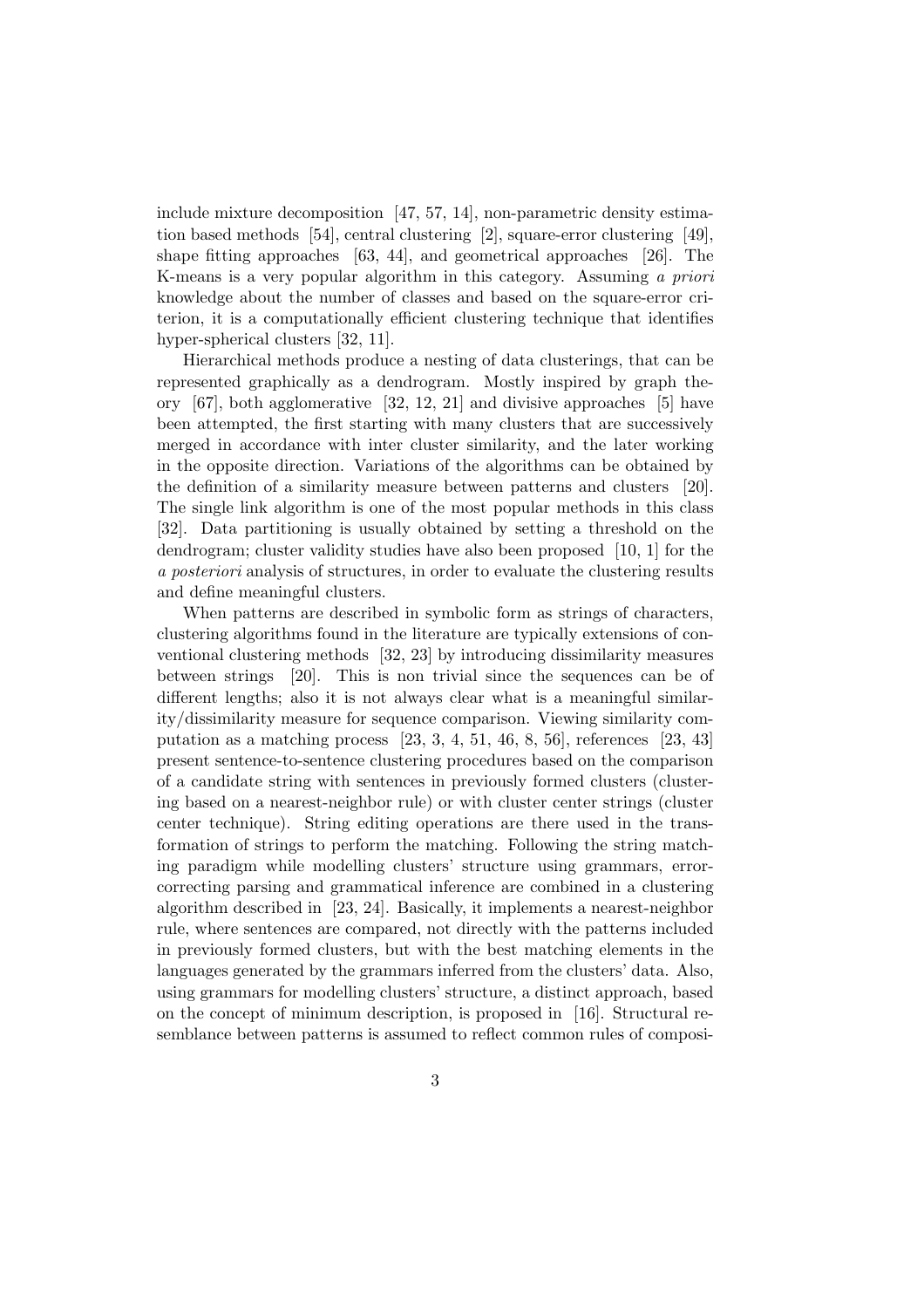tion; a normalized reduction in grammar complexity obtained by associating patterns gives the measure of similarity underlying the hierarchical clustering algorithm proposed there. In [18] the search of common sub-patterns by means of Solomonoff's coding [62, 19] forms the basis of a clustering algorithm that defines similarity between patterns as a ratio of decrease in code length. Other model-based clustering techniques have been proposed in the context of continuous valued discrete time series, making use of Markov chain models [60] or hidden Markov models (HMM) [50, 50, 61].

In this chapter the problem of clustering of string patterns is addressed, the distinction between string matching and structural resemblance being stressed. The first part of this paper presents an overview and discussion of dissimilarity measures for string patterns. These are further analyzed and compared in the context of clustering, based on a set of test examples, in the second part of the chapter, followed by conclusions and current trends in clustering.

## **2 Basic Definitions**

#### **2.1 Similarity, Dissimilarity and Proximity**

Let  $s_1 = (x_1^1 x_2^1 \dots x_{L_1}^1)$ ,  $s_2 = (x_1^2 x_2^2 \dots x_{L_2}^2)$  and  $s_3 = (x_1^3 x_2^3 \dots x_{L_3}^3)$  be strings defined over the alphabet  $\Sigma$ , and let  $|s_i|=L_i$  denote the string's length. A *similarity* index,  $S(s_1, s_2)$ , measures the degree to which a pair of objects are alike; the larger its value, the closer or more alike we think the patterns are. Conversely, *dissimilarity* coefficients,  $d(s_1, s_2)$ , assess the degree to which patterns differ, smaller values meaning closer or higher resemblance. Distances, differences, reciprocal of similarities, all constitute examples of dissimilarity measures. Globally, similarity and dissimilarity are referred to as *proximity* measures –  $Prox(s_1, s_2)$ .

Proximity values are positive numbers, its range being either bounded, such as the interval [0; 1], or right unbounded:  $Prox(s_1, s_2) \in [0; +\infty]$ . We shall refer to proximity coefficients that have a [0; 1] range as *normalized*. Given the inverse relationship between similarity and dissimilarity, a simple way to transform a similarity into a dissimilarity, in the situation of bounded ranges, is:

$$
d(s_1, s_2) = maximum\text{.}similarity - S(s_1, s_2)
$$
\n<sup>(1)</sup>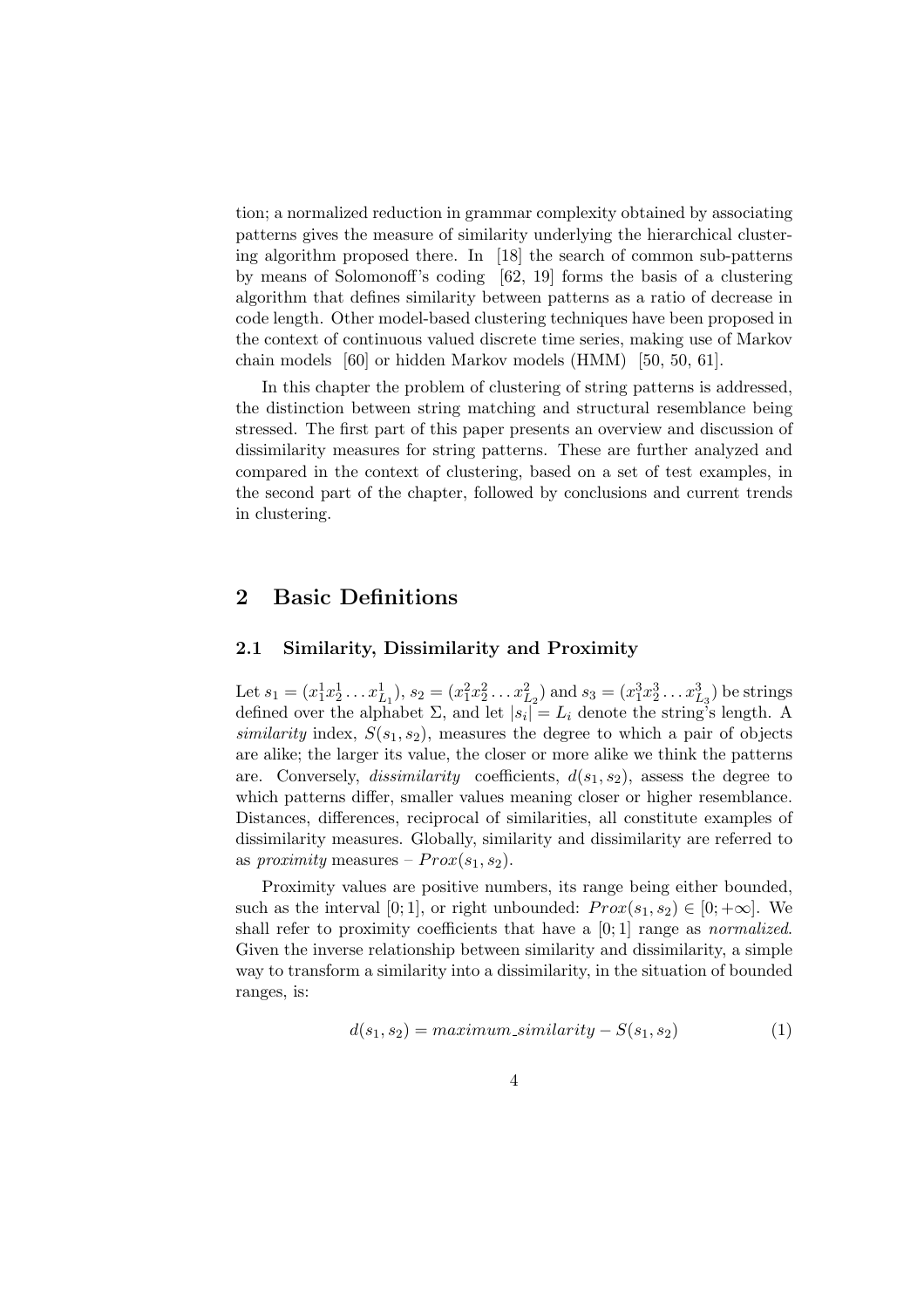#### **2.2 Metrics and Dissimilarity Properties**

The concept of proximity presented previously is very broad, imposing no restrictions to its definition other than positivity and monotonicity associated with its semantic interpretation. However, in order to either comply with perceptual intuition or to observe more elaborated mathematical formalisms, restrictions have been imposed on its definition, in the form of a set of desirable properties.

Most of the existing theories share a common important concept, namely that of geometric distance. Objects are seen as points in a metric space,  $d(s_1, s_2)$  being the distance function of this space.

A *distance* or *metric*, d, is a real-valued function of two points that obeys the following properties:

- *Positivity:*  $d(s_1, s_2) > 0$  and  $d(s_1, s_2) = 0 \Leftrightarrow s_1 = s_2$ .
- *Symmetry property:*  $d(s_1, s_2) = d(s_2, s_1)$ .
- *Triangle inequality:*  $d(s_1, s_3) \leq d(s_1, s_2) + d(s_2, s_3)$ .

The positivity property subsumes the following two distance axioms:

- *Consistency of self similarity:*  $d(s_1, s_1) = d(s_2, s_2)$ .
- *Minimality of self-similarity:*  $d(s_1, s_1) \leq d(s_1, s_2)$ .

Of the above properties, the first is generally accepted. Symmetry is also usually considered a desirable property. Concerning the triangle inequality, it is an understandable restriction under the geometrical interpretation of dissimilarity, having been explored, for instance, in the design of search techniques in the context of image retrieval [13, 6]. It basically states that, given a set of three points, the distance between any two points is at the most given by the sum of the distances between each of them and the remaining one, which occurs in the situation of colinearity.

Psychologists tend to distinguish between *perceived similarity*, expressed by d, and *judged similarity*, δ, the latter being expressed as a suitable monotonically non-decreasing function of the former:  $\delta(s_1, s_2) = q[d(s_1, s_2)]$ . Experimental investigation over the judged similarity, however, led to the refutation of all three properties (and underlying axioms) (see [59] and the references therein). In spite of this, metric models have been widely used in psychology and engineering application areas.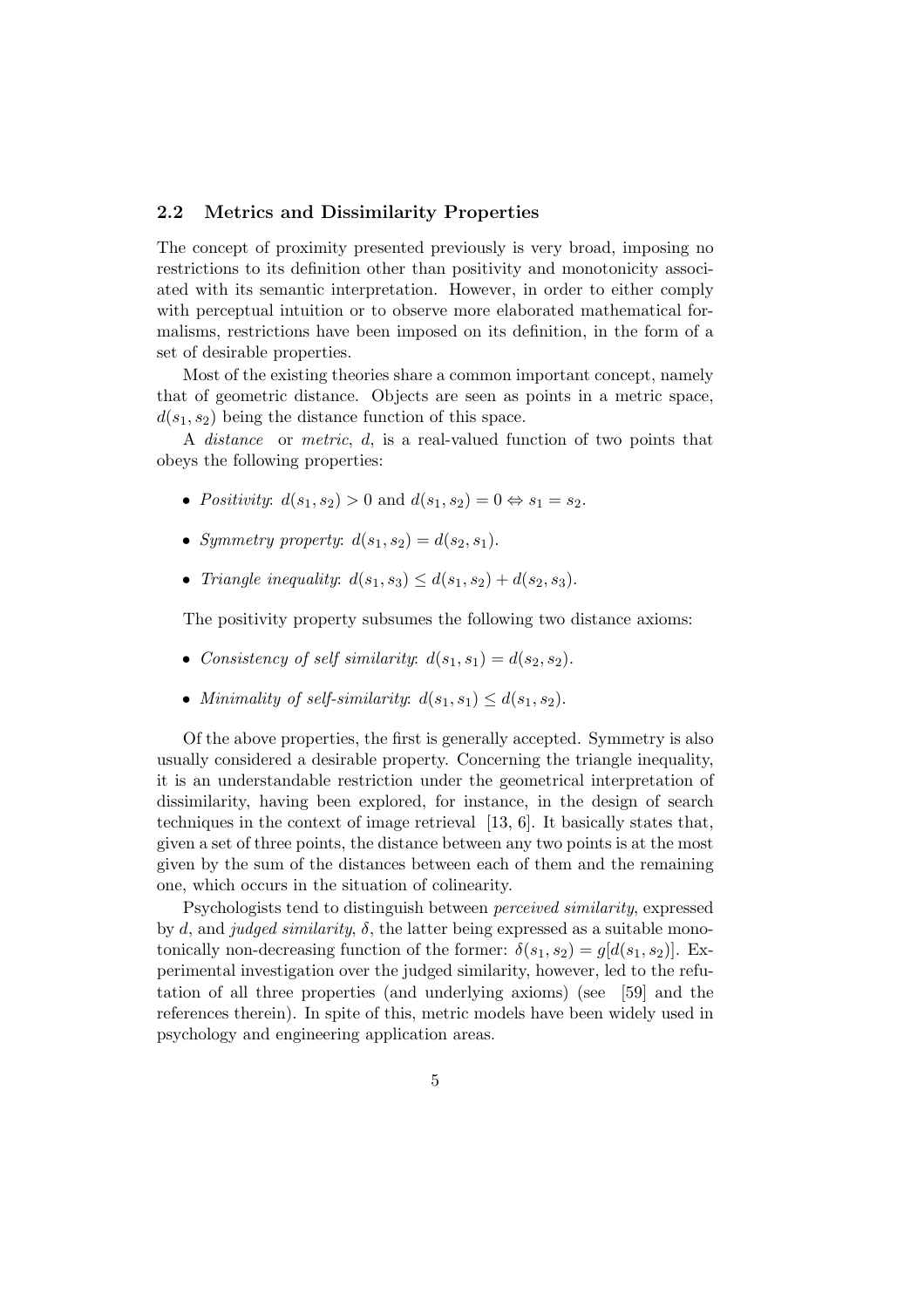# **3 String Patterns and Proximity Measures**

String descriptions may arise as the natural form for pattern representation, such as in the context of text documents, coding theory, and molecular biology applications, or as a result of some pattern pre-processing. Examples of the second include speech processing applications, processing of handwriting material, and image processing.

A key feature when performing pattern analysis under this representation paradigm, is the definition of a proximity measure between patterns. This is useful for analysis (comparison of sequences), classification, and clustering purposes. In the remainder of this section we present and discuss some of the proximity measures found in the literature.

### **3.1 Measuring Similarity between Sequences**

In a wide sense, a similarity index measures the degree to which a pair of objects are alike. Concerning structural patterns represented as strings or sequences of symbols, the concept of pattern resemblance has typically been viewed from three main perspectives:

- similarity as matching, according to which patterns are seen as different viewpoints, possible instantiations or noisy versions of the same object;
- structural resemblance, based on the similarity of their composition rules and primitives;
- content-based similarity.

The string matching approach [3, 4] falls into the first category and forms the basis of most of the similarity and dissimilarity indices between sequences of symbols reported in the literature [58]. Assuming the classical string edit operations – insertion, substitution and deletion of symbols  $[56]$  – or, additionally, transposition errors [51], to which costs are associated, dissimilarity indices are typically variations of the Levensthein distance, of which the probabilistic modelling is a particular instance. Examples of dissimilarity measures related to the Levensthein distance are the Hamming distance, counting the number of mismatches over strings of the same length, and dissimilarity based on the search of longest common substrings [7]. These measures have been applied, for instance, in the comparison of sequences [41] in error correction of noisy sentences [36, 52, 51] and in recognition tasks [46, 8, 9].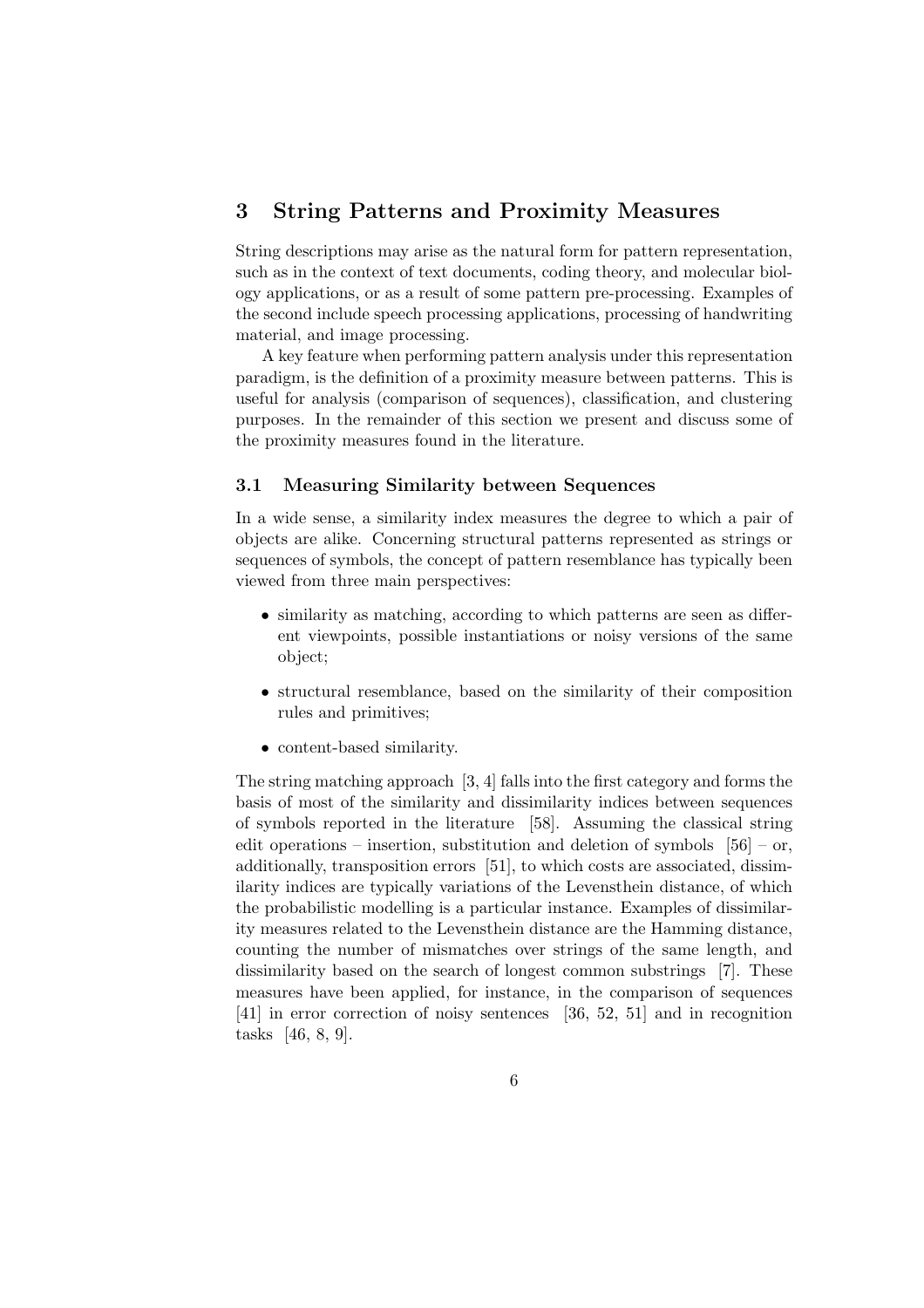Structural dissimilarity (similarity) measures the extent to which two sequences differ (are alike) in terms of rules of composition of the string patterns. One such measure is presented in [18], where the underlying structure of strings is assessed as inter-symbol dependencies, identified by means of Solomonoff's coding [62, 19]; similarity, viewed as shared subsequences, is computed as a ratio of decrease in code length. In the work reported in [16] syntactic rules model patterns' structure, and grammar complexity measures the compactness of this representation. Similarity is then defined as the ratio of decrease in grammar complexity. Fu [23] defined a distance between strings based on the modelling of a string structure by means of a grammar and on the concept of error-correcting parsing (ECP) [42, 64]. According to this model, the distance between a string and a reference string is given by the error-correcting parser as the weighted Levensthein distance between the string and the nearest (in terms of edit operations) string generated by the grammar inferred from the reference string (thus exhibiting a similar structure). This method provides a link between the structural resemblance and the string matching approaches.

In some applications, textual information comparison underly a semantic interpretation, the concept of matching being replaced by content similarity evaluation. In this case, features are extracted from the text data (such as token words or sub-strings), and conventional set-theoretical or vectorbased similarity measures are applied to the resulting descriptions. The n-gram method [15] and frequency-based similarity [30, 28], constitute examples of this approach, particularly explored in the fields of text documents analysis and information retrieval. For a discussion of similarity measures and weighting functions in the context of text documents ranking see, for instance, [28] and the references therein. In this chapter we are focusing on the distinction between string matching and structural resemblance. Content-based similarity measures will not be further addressed.

In order to produce a data partition, clustering algorithms often require the definition of a similarity measure between sets of patterns (clusters). Either pairwise comparisons are performed or cluster representatives or models are adopted. According to the first approach, resemblance between pairs of patterns in distinct clusters are computed, the final similarity/dissimilarity measure being a function of these. An example in this category is the nearest-neighbor rule used in the single-link algorithm, dissimilarity between two clusters being the distance between nearest neighbor patterns. Sets of similar sequences can also be represented by a single prototype, chosen within the set (taken as the cluster center [43, 24]) or may represent the average string, such as the generalized median, defined as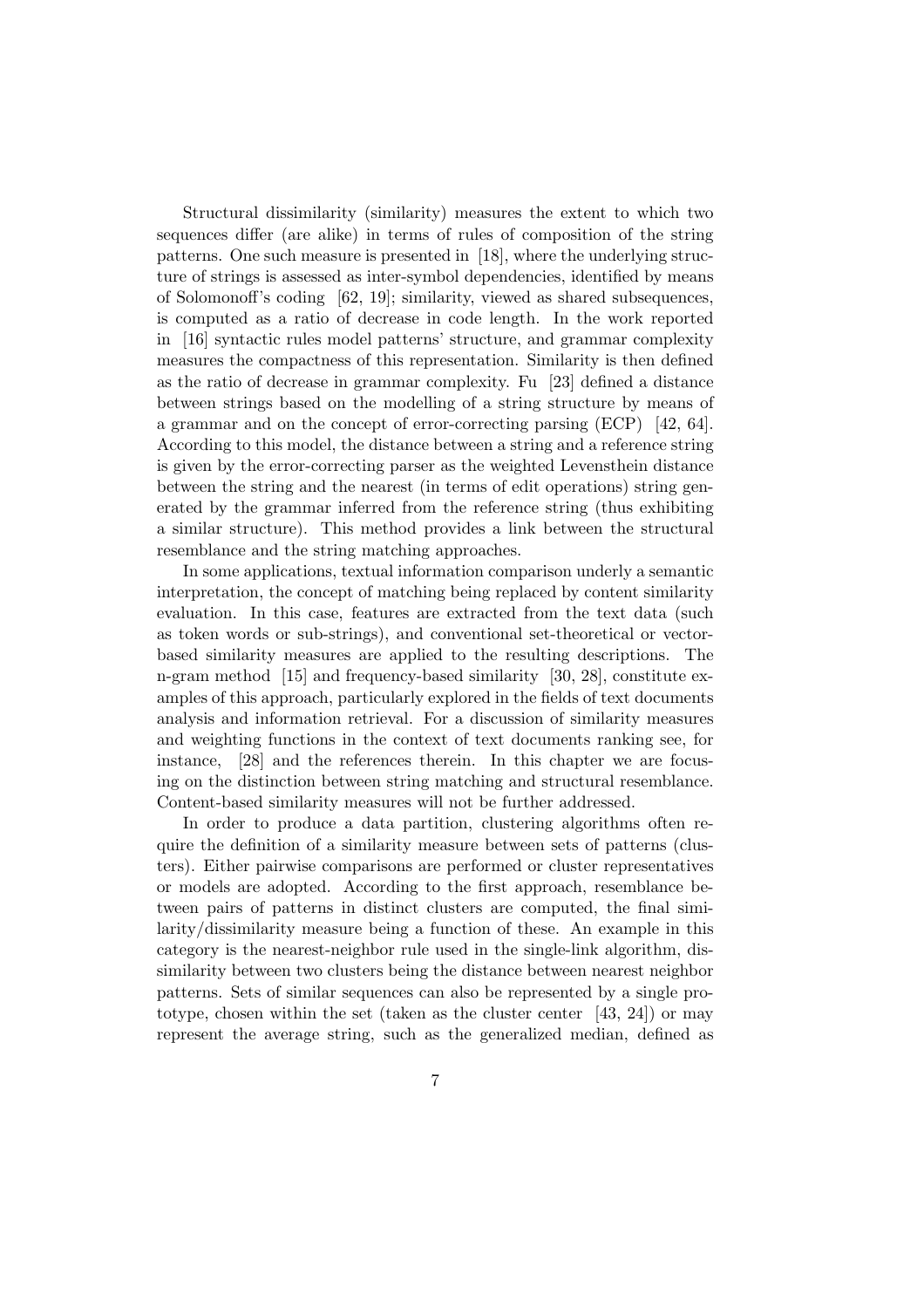| No.          | String                                    |
|--------------|-------------------------------------------|
|              |                                           |
| s1           | ABILIO DOS SANTOS                         |
| s2           | ABILIO DA CONCAICAO ALVES DOS SANTOS      |
| $_{\rm s3}$  | ABEL SANTOS                               |
| s4           | ABEL LOPES SANTOS                         |
| s5           | ADRIANO EDSON A. FIUSA                    |
| s6           | ADRIANO EDSON FIUZA                       |
| s7           | ADELAIDE CONCEICAO RODRIGUES              |
| s8           | ADELAIDE DA CONCEICAO HENRIQUES           |
| s9           | ADELAIDE CONCEICAO NATARIO FERREIRA       |
| s10          | ADELAIDE FERREIRA                         |
| s11          | MARIA ADELAIDE CONCEICAO NATARIO FERREIRA |
| s12          | ANA MARIA FARINHO MOURAO                  |
| s13          | ANA MARIA FARINO MOURAO                   |
| s14          | ANA PATRICIA NUNES GOMES                  |
| s15          | CLARA GOMES                               |
| $_{\rm s16}$ | PAULO ANTONIO GOMES                       |
|              |                                           |

Table 1: Dataset D1: sample names from a customer database.

the string that has the smallest sum of distances to all strings in the set [39, 45, 34]. In this situation, the proximity between clusters is given by the proximity between their prototypes. A set of strings can also be represented by a model, such as a grammar [25, 48], a Markov chain [60] or a Hidden Markov Model (HMM) [55, 61]. Similarity between clusters are hence computed based on their model representations, being tightly related with the underlying clustering strategy.

#### **3.2 String Alignment and Structural Similarity: Examples**

The concepts of string matching and of structural similarity are illustrated in the following examples, which will be used throughout the chapter. While the first example is clearly a string matching problem, examples in sections 3.2.2 to 3.2.4 require the use of structural information, expressed either as rules of composition or as frequently occurring sub-sequences. In the example in section 3.2.5 it is not clear which type of similarity is best suited for discriminating between contour classes. Post evaluation of the different measures in the context of clustering is needed in order to make a decision, which will be addressed in section 4.

#### **3.2.1 Names Data Set**

Consider the set of strings given in table 1, representing names in a customers database. Suppose we are given the task of identifying multiple en-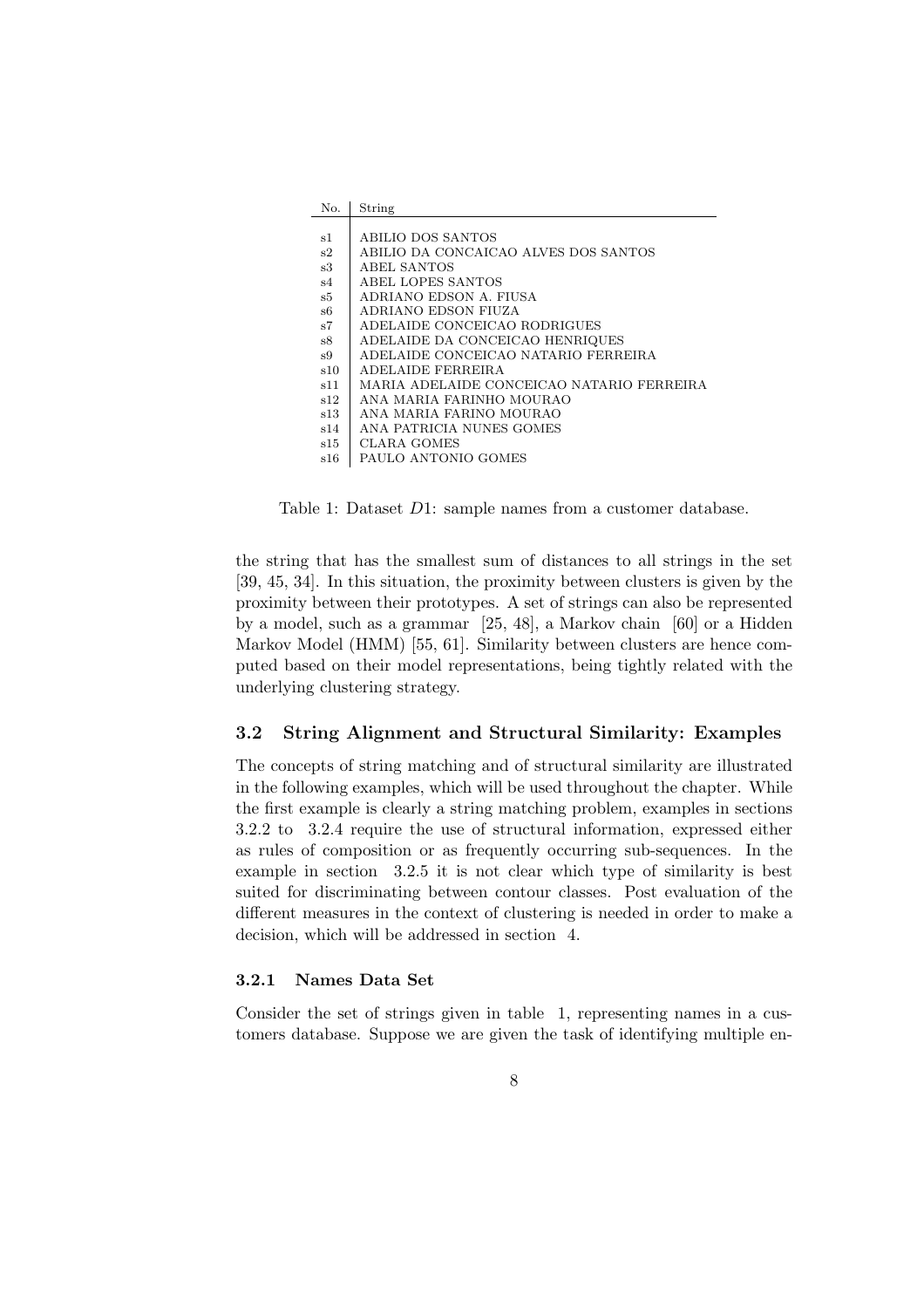tries for the same individual in the database. Repeated entries might have occurred for instance due to incorrect typing on a keyboard, misspelling of words, suppression of middle names, or recognition failure from a scanning device. Given the type of data involved, it is obvious that the order of words in the sequences is important, and alignment of sequences is needed in order to detect misspelling. Furthermore, suppression of names may be modelled by deletion of characters. The string matching approach therefore seems to be the right approach to deal with this type of patterns. Additional information about the data entry process may provide useful hints to quantify the type of errors more likely to occur, and characterize costs on string editing operations.

#### **3.2.2 Fractal Images**

Fractals can be used as a mathematical model of many biological objects which are self-similar within a certain interval of scales. Many fractal objects result from iteration processes, which are a natural way to describe growth processes in biology and physics [35]. In a growth process the last growth stage serves as input for the next growth step. A well known model for biological pattern formation, from botany, is the Lindenmayer grammar or L-system. It is similar to grammars in conventional formal language theory, as in Chomsky hierarchy [29], the main difference being that rewriting rules are applied simultaneously in the Lindenmayer grammar, strings being generated in an iteration process.

The L-system

$$
L_{dragon\_sweep} = (V, R, start\_symbol)
$$
  
\n
$$
V = \{a, b, +, -\}, \quad start\_symbol = a
$$
  
\n
$$
R: a \rightarrow a + b, \quad b \rightarrow a - b, \quad + \rightarrow +, \quad - \rightarrow -
$$
 (2)

condenses the morphological structure of the Dragon-Sweep fractal curve [35] shown in figure 1(b). The strings in figure 1(c) correspond to the first 5 iterations using this L-system; fractal curves are obtained from strings according to the drawing rules in fig.  $1(a)$ .

The data set D2 consists of the first 10 iterations with this L-system, the corresponding string lengths being given in table 2. Although the string descriptions have very dissimilar lengths, all these patterns share the same rules of composition, i.e. that are structurally similar. It would be desirable to have a similarity measure that recognizes this structural resemblance, which is not addressable by string alignment techniques. Ideally, one would like to identify all these structures as being the same.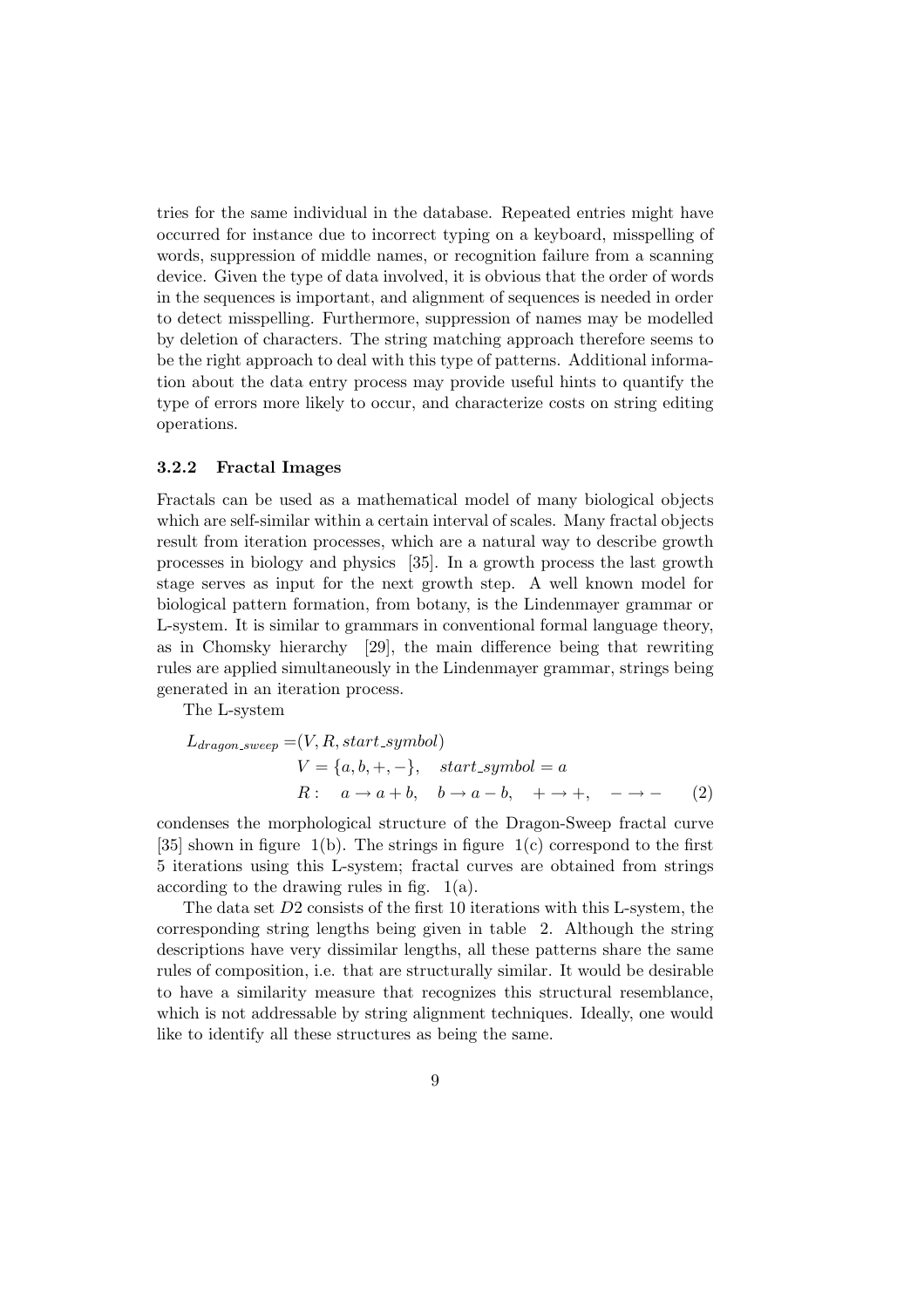

(c) First 5 strings in the iteration process.

Figure 1: Dragon sweep fractal curves. The construction of the curves, as in  $(b)$ , from the string descriptions is as follows. The symbols  $a$  and  $b$ correspond to the graphical elements in figure (a); at the end point of each element (indicated as "o"), turns are made as indicated in the string. The symbol + indicates a turn of  $90°$  to the right, and – is a turn of  $90°$  to the left.

|  |  |  |  | s1 s2 s3 s4 s5 s6 s7 s8 s9 s10     |  |
|--|--|--|--|------------------------------------|--|
|  |  |  |  | 3 7 15 31 63 127 255 511 1023 2047 |  |

Table 2: Data set D2: lengths of strings corresponding to the first 10 iterations of the L-system (2), that describes the Dragon sweep fractal.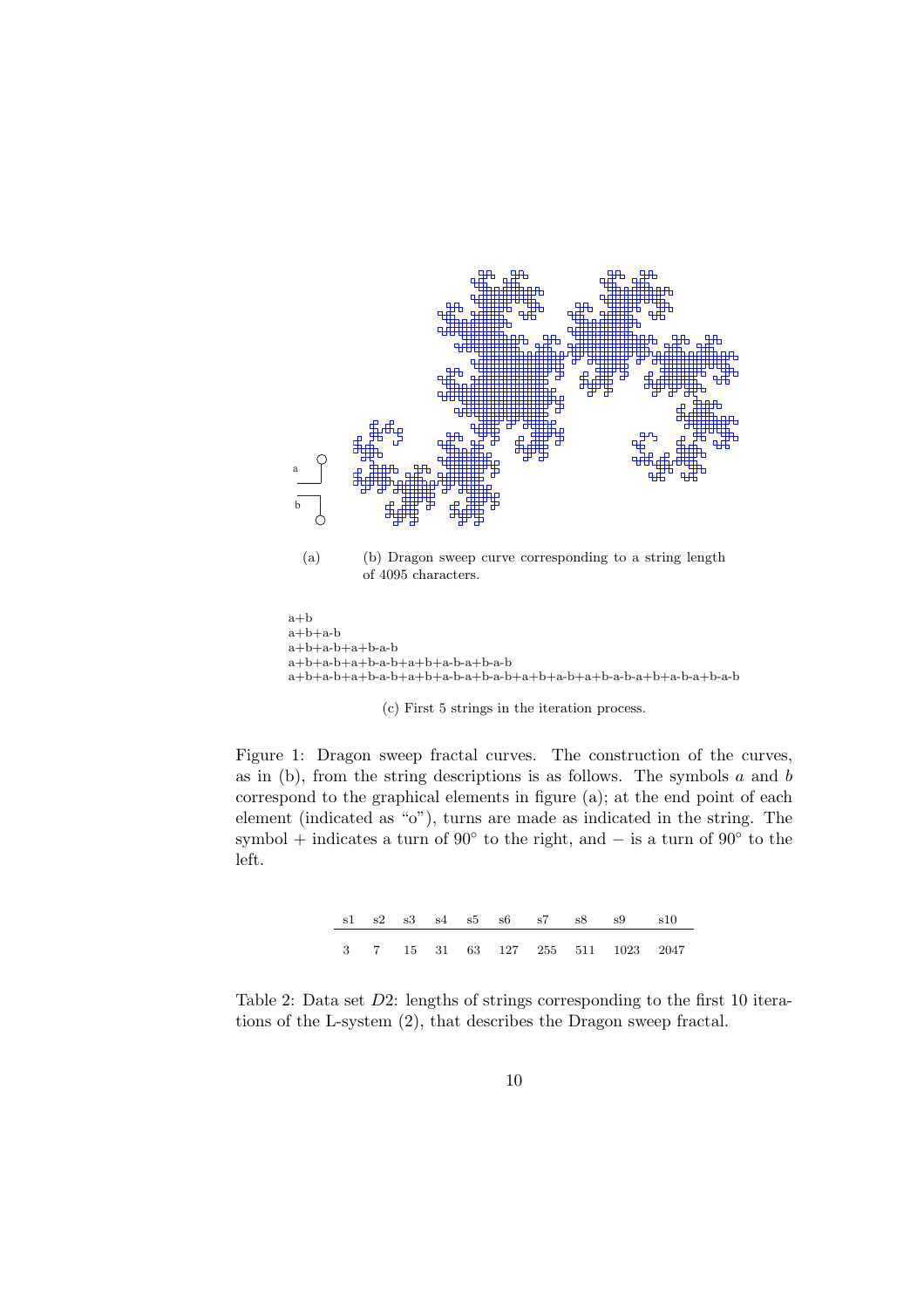#### **3.2.3 Recursive Structure Line Patterns**



Figure 2: Data set D3. Graphical representation of strings of the form  $(2<sup>*</sup>6<sup>*</sup>)<sup>*</sup>$  (patterns 1 to 4) and  $(0<sup>*</sup>6)<sup>*</sup>$  (patterns 5 to 8). The graphical interpretations of the symbols are as follows: 0 – maintain the line direction; 2 – turn right; 6 – turn left. The string's lengths for the several patterns are: (1)-9; (2)-9; (3)-389; (4)-409 (5)-18; (6)-9; (7)-487; (8)-411.

Another example of string patterns with underlying grammatical rules of composition is shown in figure 2, which represents a graphical description of instances, with various lengths, of strings of the form  $(2^*6^*)^*$  or  $(0^*6)^*$ , with the symbol ∗ indicating an arbitrary repetition of the element on the left (parenthesis are used for delimiting elements with more than one character).

#### **3.2.4 Email Messages**

The next example consists of the first lines of text extracted from email messages, as shown in table 3, by removing space characters. Variable length samples using the English and the Portuguese languages were included. The purpose is the classification of content, in the presence of variable sized sequences. While associations of words may have a fundamental role in defining topics, the order of appearance of these sequences in the text is not relevant to characterize content. The string alignment concept is meaningless in this situation. On the other hand, no general rule of string composition can be identified that could be related to content. Key-word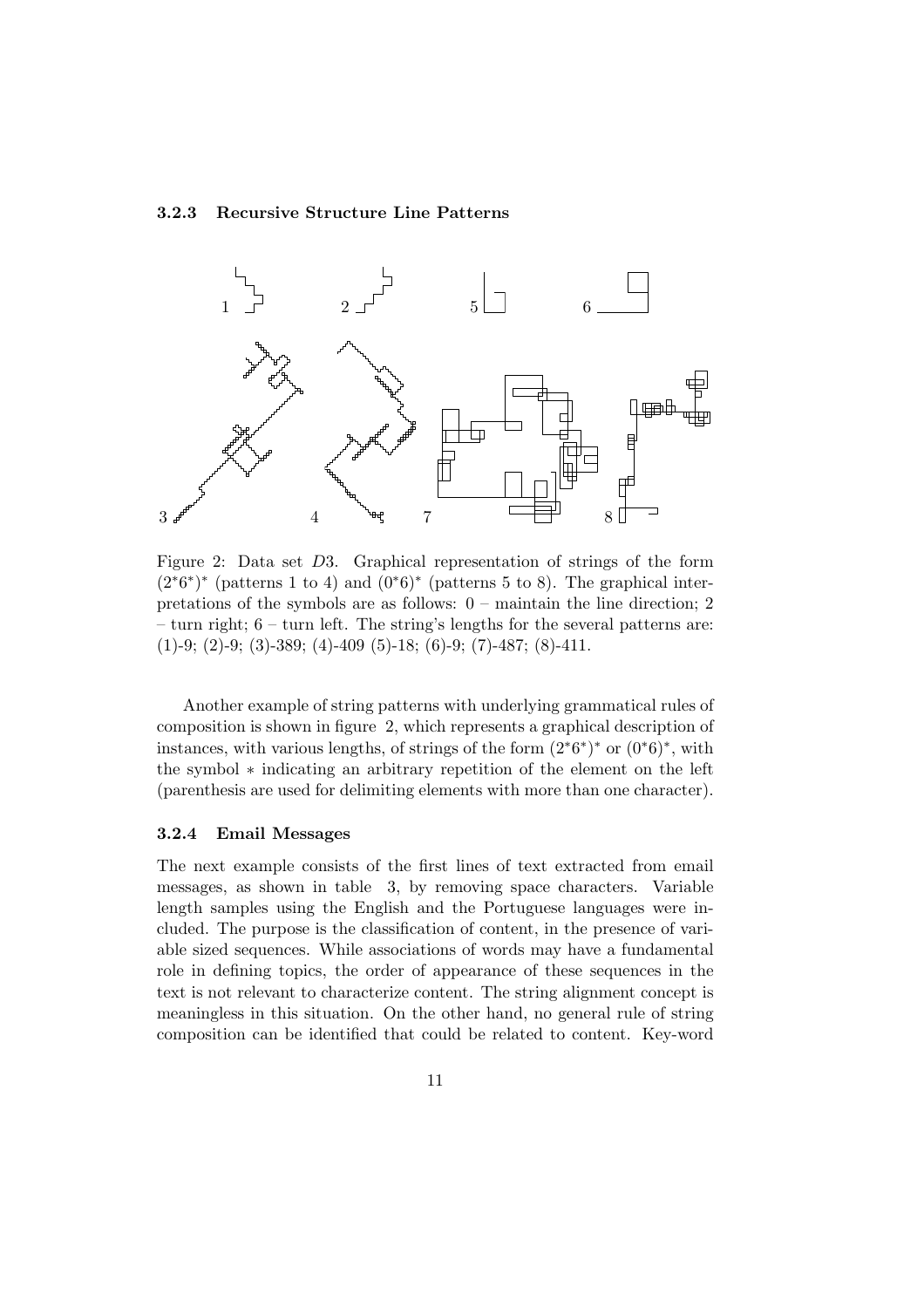| ΙD | Mail Type       | Cl.            | Lang. | Size | Sample Text                               |
|----|-----------------|----------------|-------|------|-------------------------------------------|
|    | call for papers |                | Eng.  | 142  | ISSS'98 FINAL CALL FOR PAPERS (SUBMISSION |
| 2  | call for papers |                | Eng.  | 106  | CALL FOR PAPERS WORLD MULTICONFERENCE     |
| 3  | call for papers |                | Eng.  | 160  | CALL FOR PAPERS RENSSELAER'S INTERNAT     |
| 4  | call for papers |                | Eng.  | 87   | CALL FOR PAPERS THE PRAGUE STRINGOLOGY    |
| 5  | personal letter | 2              | Eng.  | 161  | DEAR ANA, THANKS FOR THE EMAIL. PLEASE    |
| 6  | personal letter | $\overline{2}$ | Eng.  | 129  | DEAR ANA, IN THE BACKUP DIRECTORY THERE   |
|    | journal advert. | 4              | Eng.  | 137  | CONTENTS DIRECT FROM ELSEVIER SCIENCE     |
| 8  | MSc advert.     | 3              | Port. | 153  | PROVAS DE MESTRADO EM ENGENHARIA          |
| 9  | MSc advert.     | 3              | Port. | 280  | PROVAS DE MESTRADO EM ENGENHARIA          |
| 10 | MSc advert.     | 3              | Port. | 168  | PROVAS DE MESTRADO EM ENGENHARIA          |

Table 3: Data set D4. Text from email messages.

based or sub-sequence based string comparisons seem more valuable tools for this problem.

#### **3.2.5 Contour Images**

The last data set, D5, used consists of string descriptions of contour images from three types of hardware tools, as follows (see table 4): 10 samples from tool type 1; tool type 2 has two poses (closed and half opened), 10 samples per pose being used; tool type 3 also has two poses (wide opened and half opened), 10 samples per pose. Each image was segmented to separate the object from the background, and the object boundary was sampled at 50 equally spaced points [22]. The strings correspond to encoding objects contours using an 8-directional differential chain code [31].



Table 4: Data set D5. Sample string contour descriptions of hardware tools.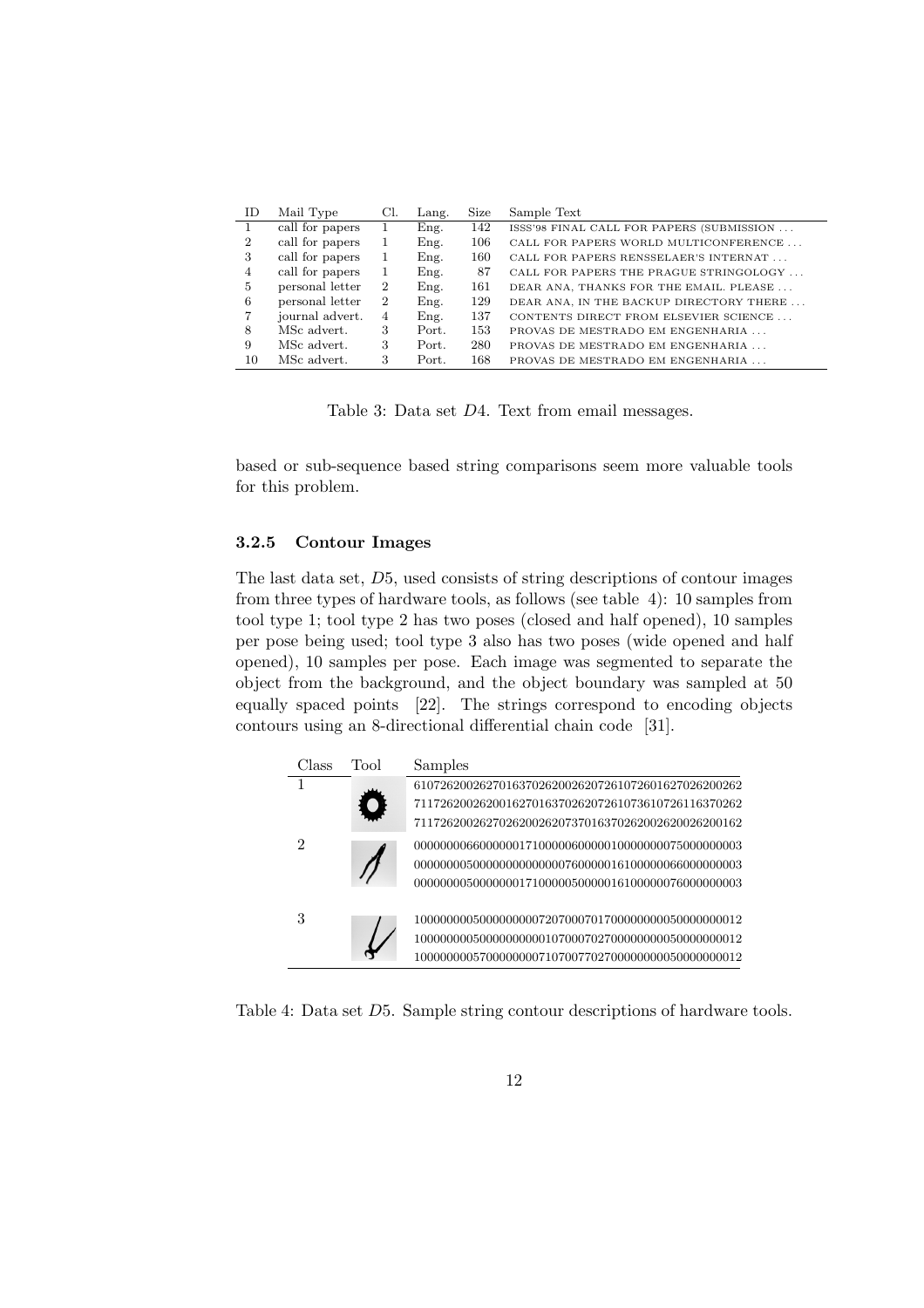#### **3.3 Dissimilarity based on String Editing Operations**

A very well known measure of dissimilarity between strings is the *Levensthein distance*. It is based on the definition of string editing operations or error transformations, namely substitution, deletion and insertion of symbols:

- $T_S(b|a) \rightarrow$  substitution of a by b,  $a \neq b$
- $T_S(a|a) \rightarrow$  maintaining symbol a
- $T_I(b) \rightarrow$  insertion of b
- $T_D(a) \rightarrow$  deletion of a

The Levensthein distance between two strings  $s_1, s_2 \in \Sigma^*, D_L(s_1, s_2)$ , is defined as the minimum number of editing operations needed in order to transform  $s_1$  into  $s_2$ . An extension of the Levensthein distance by associating differentiated costs to the several editing operations is known as the *weighted Levensthein distance*, defined as

 $d_W(s_1, s_2) = \min \{ \gamma(T) | T \text{ is an edit transformation of } s_1 \text{ into } s_2 \}$  (3)

where  $\gamma(T) = \sum_{i=1}^{m} \gamma(T_i)$ ,  $T_i$  is the *i*<sup>th</sup> editing operation performed in the transformation T, and  $\gamma(T_i)$  is the cost associated with that operation. Figure 3 illustrates the matching of two strings according to editing operations. A particular instance of this weighting function is the probabilistic modelling, according to which the following normalization condition must hold:

$$
\sum_{b \in \Sigma} \gamma(T_S(b|a)) + \sum_{b \in \Sigma} \gamma(T_I(b)) + \gamma(T_D(a)) = 1.
$$
 (4)

In order to preserve the symmetry property, weights can not be assigned arbitrarily. The costs of inserting or deleting a given symbol must be equal, as for the substitution of symbols:  $\gamma(T_S(b|a)) = \gamma(T_S(a|b))$ . It can be shown that the triangle inequality is verified and thus it constitutes a metric (see for instance [8] and the references therein).

Normalization of the previous distances with respect to string lengths are obtained by post-normalization (normalized weighted Levensthein distance)

$$
d_{NW}(s_1, s_2) = d_W(s_1, s_2) / \max\{|s_1|, |s_2|\},\tag{5}
$$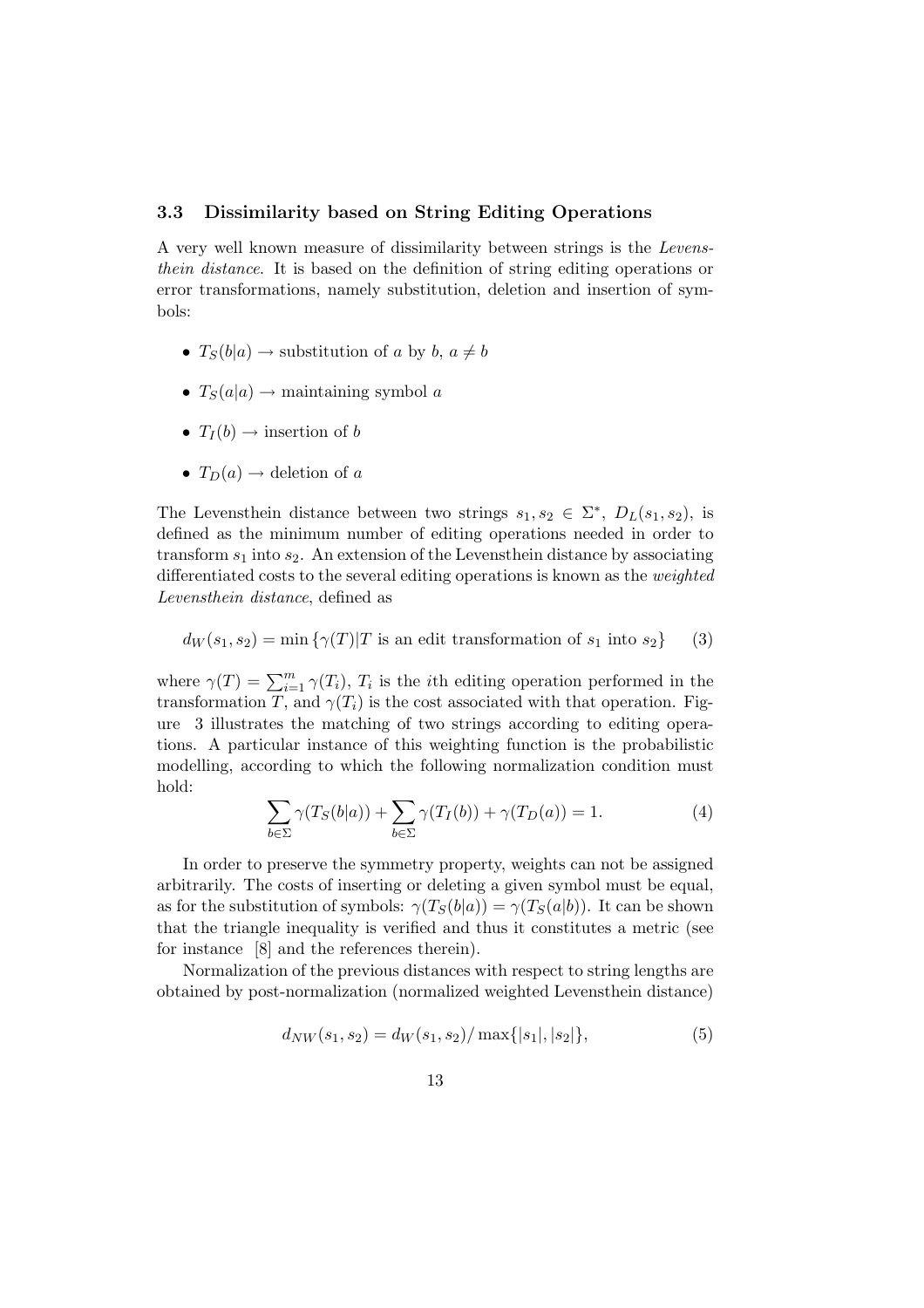



(a) String matching using editing operations: insertion

(b) Editing path.

 $(T_I(.|.))$ , deletion  $(T_D(.))$  and substitution  $(T_S(.|.))$ .

Figure 3: String matching. In (b) diagonal path segments represent substitutions, vertical segments correspond to insertions, and horizontal segments correspond to deletions.

or by optimal minimization of the distance normalized by the length of the editing path – normalized edit distance [46]

$$
d_{NED}(s_1, s_2) = \min\left\{\frac{\gamma(T)}{|T|} \mid T \text{ is an editing path between } s_1 \text{ and } s_2\right\},\tag{6}
$$

where  $|T|$  is the length of the editing path (see figure 3(b)). Vidal [46] has shown that the latter performs better in many situations. It should be emphasized that normalization leads to dissimilarity measures that are not metrics due to failure of the triangle inequality [8].

|                                                                                                                                                                                                              |  |  |  |  | $\begin{array}{cccccc} \n\begin{array}{ccccccccc}\n & s2 & s3 & s4 & s5 & s6 & s7 & s8 & s9 & s10\n\end{array}\n\end{array}$ |
|--------------------------------------------------------------------------------------------------------------------------------------------------------------------------------------------------------------|--|--|--|--|------------------------------------------------------------------------------------------------------------------------------|
| $\begin{array}{c cccccccc} \hline d_W & 1.6 & 1.6 & 1.5 & 4 & 8.5 & 9.4 & 8.2 & 8.3 & 7.8 & 10.6 \\ \hline d_{NED}\ (\times 1e-1) & .52 & 1 & 2.3 & 3.4 & 3.9 & 2.7 & 2.6 & 2.2 & 4.3 \\ \hline \end{array}$ |  |  |  |  |                                                                                                                              |
|                                                                                                                                                                                                              |  |  |  |  |                                                                                                                              |

Table 5: Distances between string s1 and strings s2 to s10 in data set D1.

Table 5 presents weighted Levensthein distances and normalized edit distances between string s1 and strings s2 to s10 in data set  $D1$ . In order to model omission of middle names, the deletion operation was given a low cost  $(0.1)$  in comparison to the other error transformations  $(cost=1)$ . As shown, without normalization, string s1 (ABILIO DOS SANTOS) is consid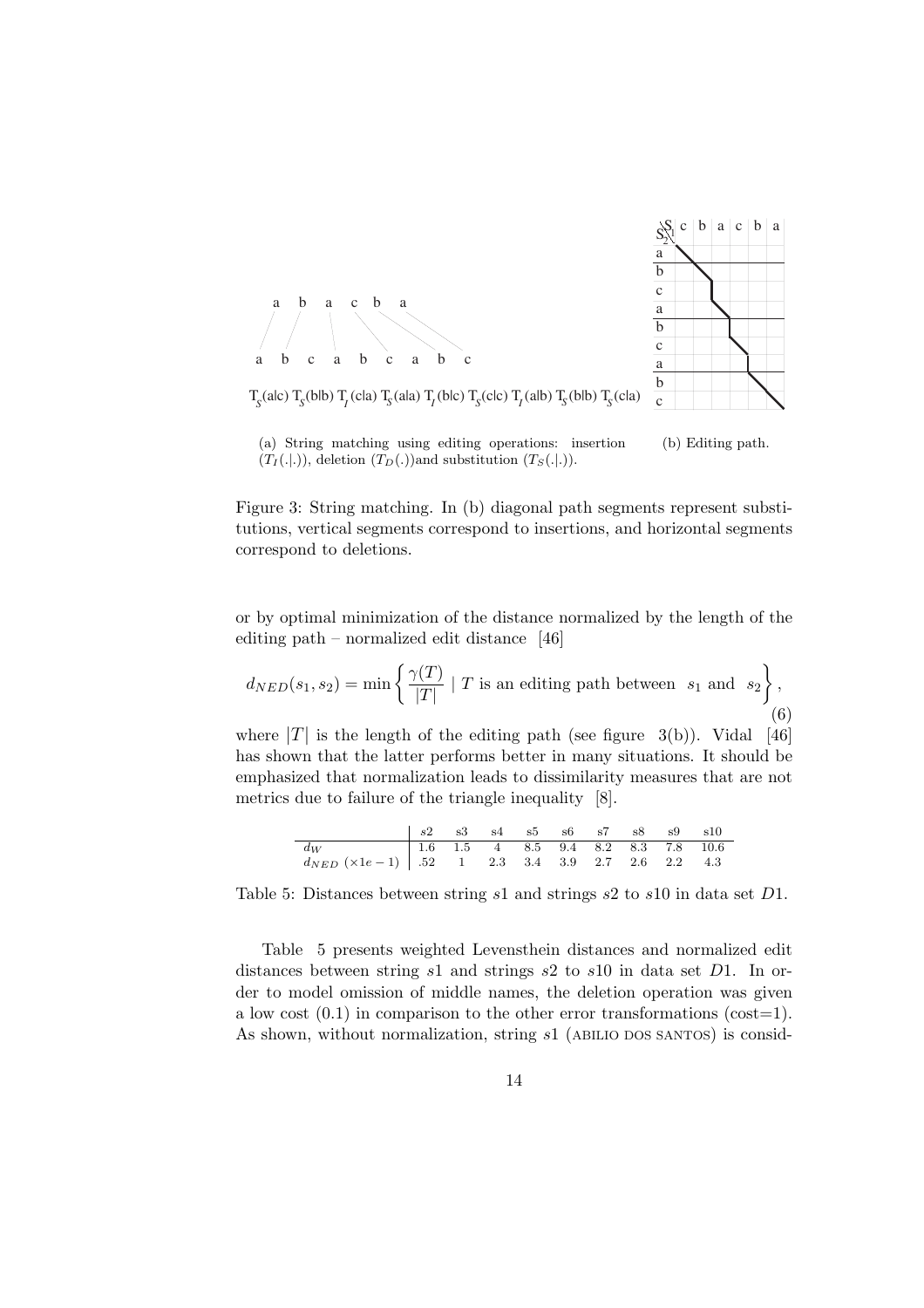ered more similar to the third string (ABEL SANTOS) –  $d_W = 1.5$ , than to the second string (ABILIO DA CONCAICAO ALVES DOS SANTOS) –  $d_W = 1.6$ . By using normalization, however, the reverse situation occurs, with a more clear distinction between the two dissimilarities  $(d_{NED}(s1, s2) = 0.052$  and  $d_{NED}(s1, s3) = 0.1$ , which is in better agreement with perceptual expectations.

For simplicity, and under the assumption of no *a priori* knowledge about the penalizing mechanisms of the error transformations, in the remaining of the chapter all edit operations will be assigned unitary costs, except for the operation of maintenance of a symbol, which will be assigned a null weight.

|                                                                             |  |  |  | $\begin{array}{ccc} \n\begin{array}{ccc} s2 & s3 & s4 & s5 & s6 & s7 & s8 & s9 & s10 \n\end{array} \n\end{array}$ |  |
|-----------------------------------------------------------------------------|--|--|--|-------------------------------------------------------------------------------------------------------------------|--|
| $d_W$<br>4 12 28 60 124 252 508 1020 2044                                   |  |  |  |                                                                                                                   |  |
| $d_{NED}$ ( $\times$ 1e - 1)   5.71 8.00 9.03 9.52 9.76 9.88 9.94 9.97 9.98 |  |  |  |                                                                                                                   |  |

Table 6: Distances between string s1 and strings s2 to s10 in data set D2.

The dependency of these dissimilarity measures on the string lengths (even the normalized distances) is illustrated in table 6, with the fractal curve data set  $(D2)$ .

#### **3.4 Dissimilarity based on Error-Correcting Parsing**

Fu [24, 23] defined a distance between strings based on the modelling of string structure by means of grammars and on the concept of error-correcting parsing [42, 64]. According to this model, the distance between a string and a reference string is given by the error-correcting parser as the weighted Levensthein distance between the string and the nearest (in terms of edit operations) string generated by the grammar inferred from the reference string (thus exhibiting a similar structure):

$$
d_{ECP_f}(s_1, s_2) = \min_{y} \{d_W(s_1, y)|y \in L(G_{s_2})
$$

$$
G_{s_2} := \text{Grammar inferred from } s_2\} \tag{7}
$$

The computation of the dissimilarity between strings requires two steps: (1)- modelling of strings with grammars; (2)- computation of the dissimilarity by error-correcting parsing. The process is schematically described in figure 4. The grammatical inference procedure is responsible for the identification of regular patterns of composition that lead to the definition of rules. Different inference algorithms will produce distinct results both quantitatively and qualitatively, depending on how far apart are the underlying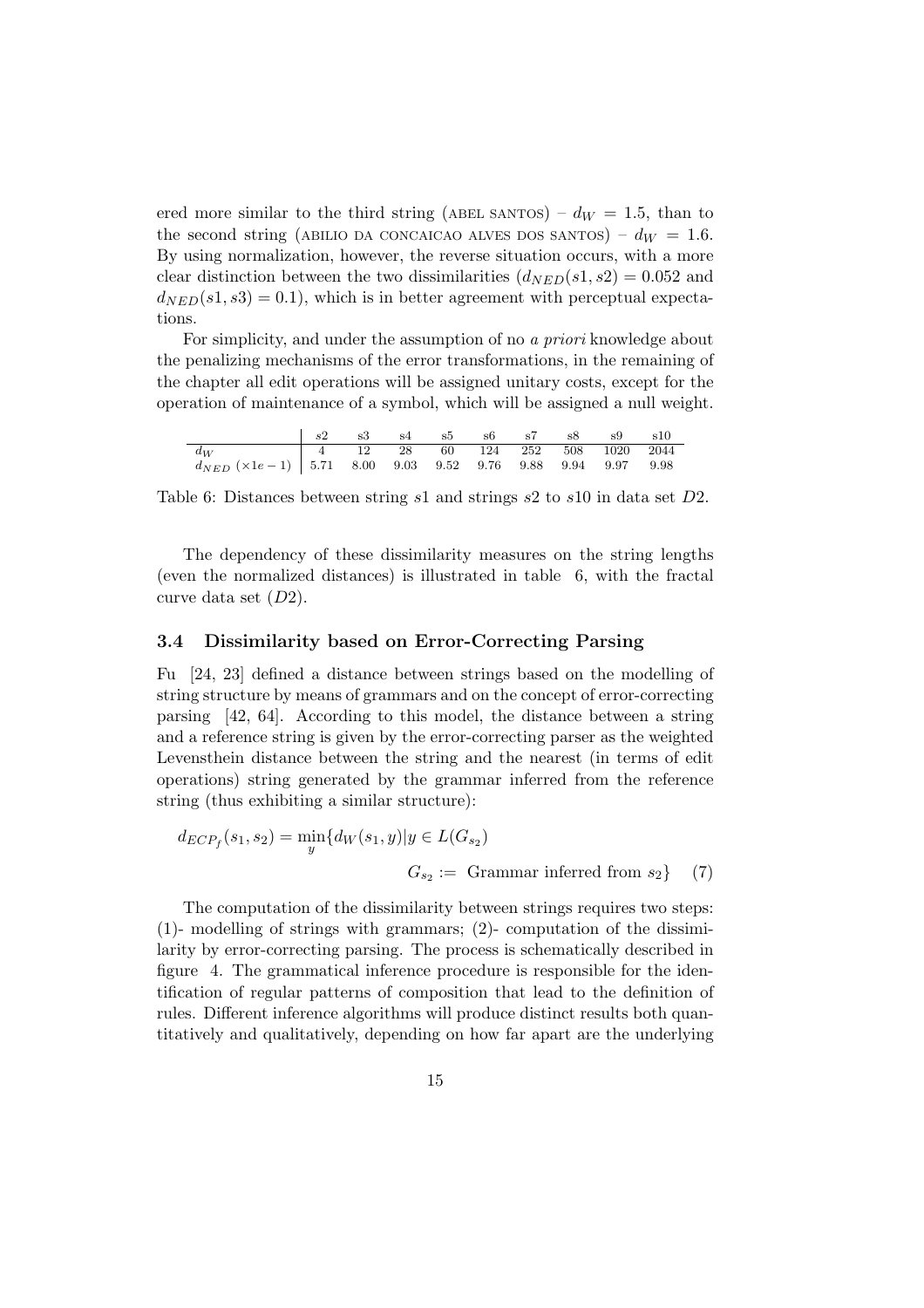

Figure 4: Computation of dissimilarity between strings using errorcorrecting parsing.

heuristics or criteria supporting the methods. It is not possible to define the "optimal"grammatical inference algorithm. Several methods can be tested or the election of a specific algorithm has to be based on some assumption or prior knowledge about the underlying structure. Crespi-Reghizzi's method [25, 48] will be used for grammatical inference in this chapter.

It is important to notice that, even with adequate definition of the editing weights, the symmetry property cannot be ensured *a priori*. In fact,  $d_{ECP_f}(s_1, s_2) = \min\{d_L(s_1, L(G_{s_2})\},\$  which, in general, will be different from  $d_{ECP_f}(s_2, s_1) = \min\{d_L(s_2, L(G_{s_1})\}$ . For instance, given the strings  $s1 = a + b$  and  $s2 = a + b + a - b$ , from the data set  $D2$ ,  $d_{ECP_f}(s1, s2) = 1$ (a recursive structure is identified by the inference algorithm on the second string) while  $d_{ECP_f}(s2, s1) = 4$ . In order to preserve the symmetry property, we will use a new definition:

$$
d_{ECP}(s_1, s_2) = \min\{d_{ECP_f}(s_1, s_2), d_{ECP_f}(s_2, s_1)\}\tag{8}
$$

We shall designate by  $d_{NECP}$  the previous dissimilarity measure normalized by the edit path. Neither  $d_{ECP}$  or  $d_{NECP}$  constitute a metric because they do not obey the triangle inequality (for instance in the data set D1,  $d_{ECP}(s2, s1) = 5, d_{ECP}(s1, s6) = 11$  and  $d_{ECP}(s2, s6) = 23$ .

The capacity of these dissimilarity measures to capture structural resemblance, by means of inferred grammars, is shown in table 7, concerning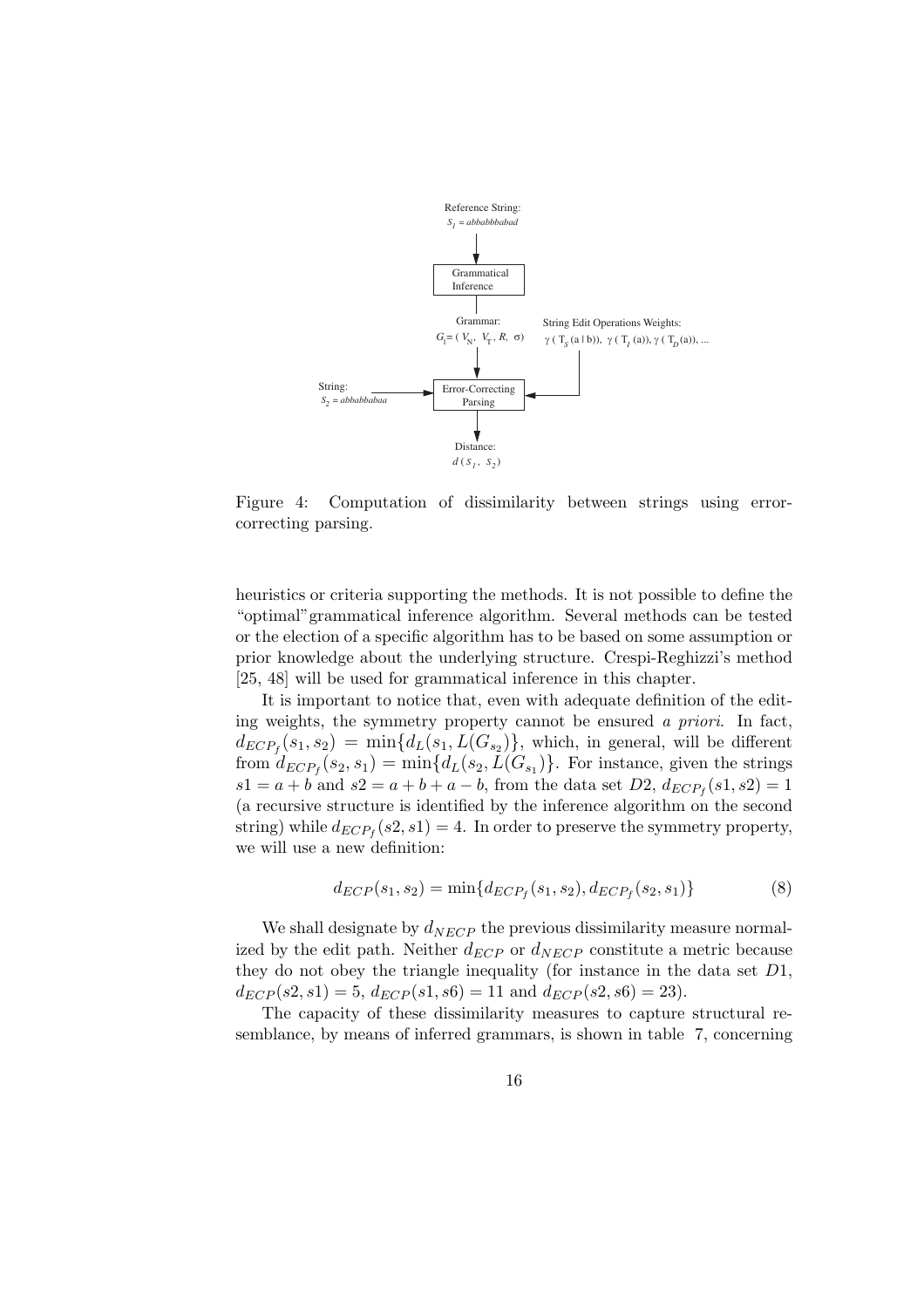|            |     | $(s1,sj), j > 1$ $(s2,sj), j > 2$ $(si,sj), i, j > 2, i \neq j$ |
|------------|-----|-----------------------------------------------------------------|
| $d_{ECP}$  |     |                                                                 |
| $d_{NECP}$ | .33 |                                                                 |

Table 7: Distances between pairs of strings in data set D2 using errorcorrecting parsing.

the comparison of strings in the data set D2. Zero distance is obtained between pairs of strings produced after 3 or more steps of the L-system iteration process. The non-zero values for strings s1 and s2 result from the fact that these strings do not have the  $-a$  or  $-b$  structures, which are present in all remaining sequences, and therefore are included in the corresponding inferred grammatical models.

#### **3.5 Grammar Complexity-based Dissimilarity**

Grammars are compact representations of structural rules of composition in string patterns. Reference [16] assumes this formalism for modelling string patterns, exploring the concept of grammar complexity in the definition of a new measure of similarity between strings. The basic idea is that, if two sentences are structurally similar, then their joint description will be more compact than their isolated description due to sharing of rules of symbol composition; the compactness of the representation is quantified by the grammar complexity, and the similarity is measured by the *ratio of decrease in grammar complexity*, as follows:

$$
RDCC(s_1, s_2) = \frac{C(G_{s_1}) + C(G_{s_2}) - C(G_{s_1, s_2})}{\min\{C(G_{s_1}), C(G_{s_2})\}},
$$
\n(9)

where  $C(G_{s_i})$  denotes grammar complexity.

Let  $G = (V_N, \Sigma, R, \sigma)$  be a context-free grammar, where  $V_N$ ,  $\Sigma$  are the sets of nonterminal and terminal symbols, respectively,  $\sigma$  is the grammar start symbol and  $R$  is the set of productions written in the form:

$$
A_1 \rightarrow \alpha_{11} | \dots | \alpha_{1l_1}
$$
  
\n:  
\n
$$
A_r \rightarrow \alpha_{r1} | \dots | \alpha_{rl_r}
$$

Let  $\alpha \in (V_N \bigcup \sigma)^*$ , be a grammatical sentence of length n, in which the symbols  $a_1, a_2, \ldots, a_m$  appear  $k_1, k_2, \ldots, k_m$  times, respectively. The complexity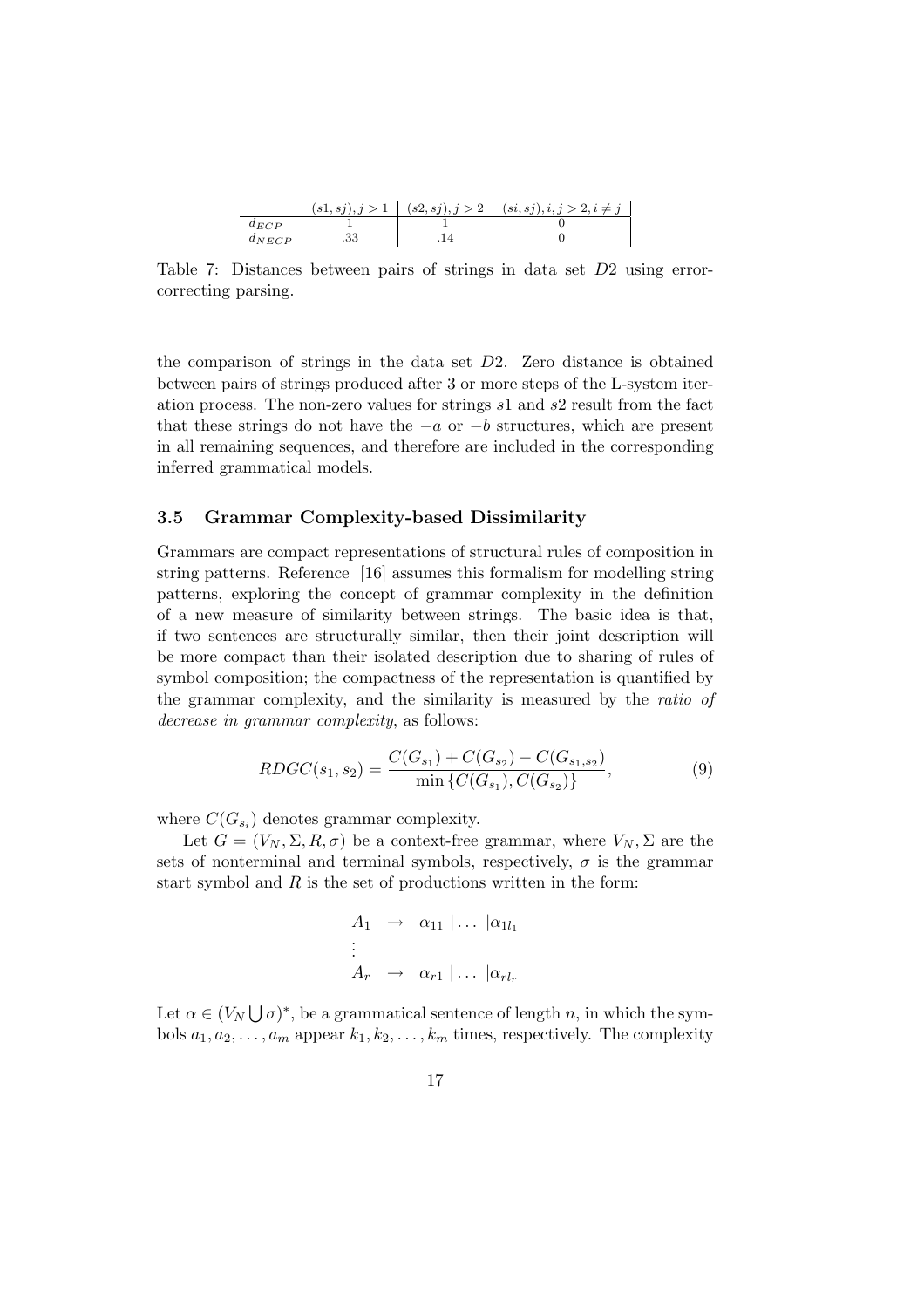of the sentence,  $C(\alpha)$ , is given by [25, 48]

$$
C(\alpha) = (n+1)log(n+1) - \sum_{i=1}^{m} k_i log k_i.
$$
 (10)

The complexity of the grammar  $G, C(G)$ , is defined as [16]

$$
C(G) = \sum_{i=1}^{r} \sum_{j=1}^{l} C(\alpha_{ij})
$$
\n(11)



Figure 5: Computation of similarity between strings based on grammar complexity.

The computation of this similarity, as schematized in figure 5, is basically supported on grammatical inference and simple evaluation of the resulting rewriting rules. Computational complexity is therefore conditioned by the inference algorithm. When using Crespi-Reghizzi's method, strings are processed individually; the inference of a grammar for a pair of strings takes advantage of the previous computations, consisting of a simple merging of individually inferred grammars.

Similarity values obtained with this method, as well as for the preceding method, depend on the grammatical inference strategies adopted. However, the following characteristics hold, independently of the grammatical infer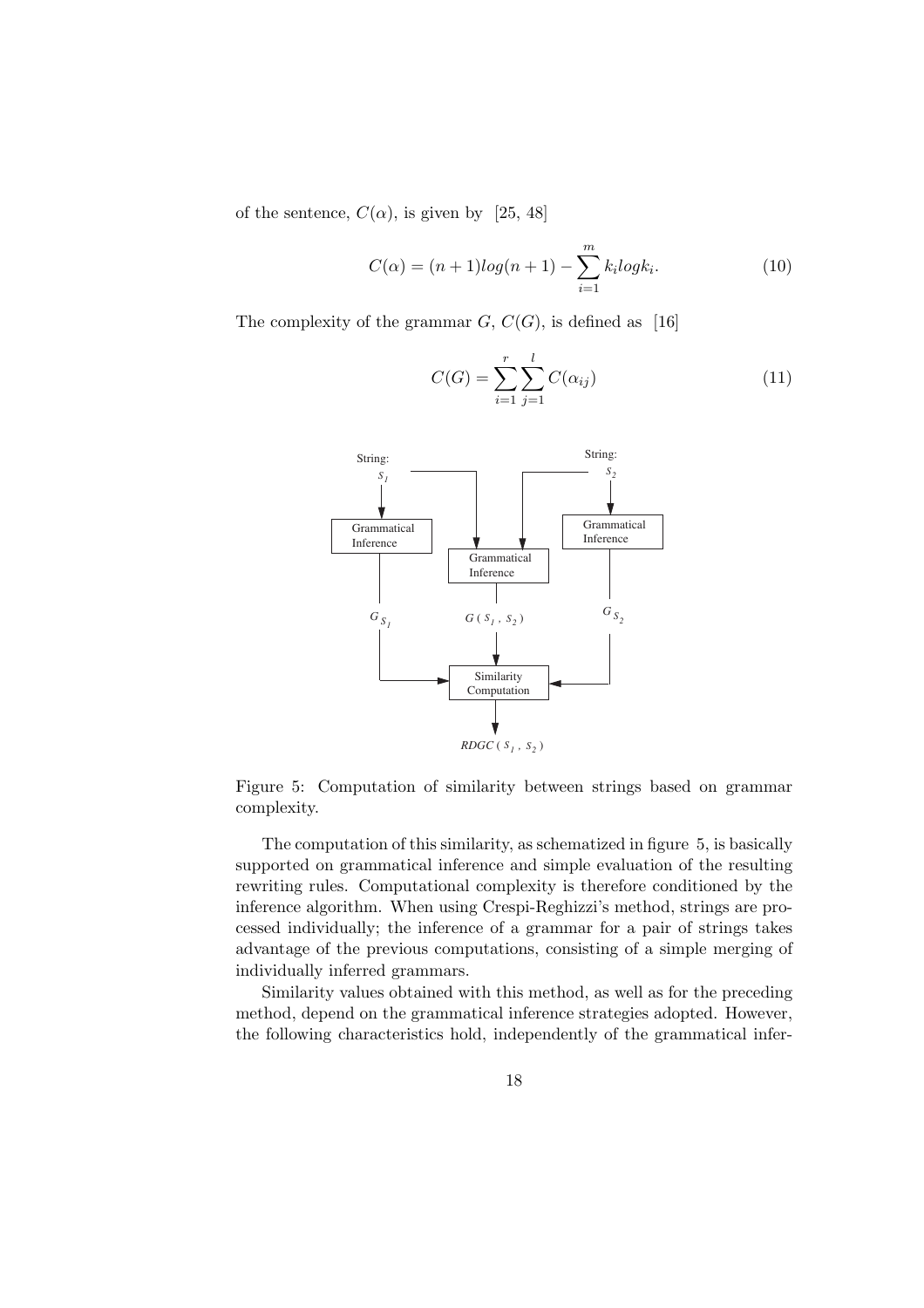ence algorithm:

$$
RDCC(s_1, s_2) \geq 0
$$
  
\n
$$
\leq 1
$$
  
\n
$$
= 1 \text{ if } s_1 \equiv s_2
$$
  
\n
$$
= 0 \text{ if } s_1 \text{ and } s_2 \text{ have non overlapping alphabets}
$$
  
\n
$$
RDCC(s_1, s_2) = RDCC(s_2, s_1)
$$

As indicated above, the symmetry property is verified; the triangle inequality, however, is not always preserved.

$$
\begin{array}{c|c|c|c|c|c} & (s1, sj), j > 1 & (s2, sj), j > 2 & (si, sj), i, j > 2, i \neq j\\ \hline & & & & 0.15 & & & 0.85 & & 1\\ \hline \end{array}
$$

Table 8: Minimum grammar complexity-based similarity between pairs of strings in data set D2.

The similarity values between pairs of strings in the data set  $D2$  is summarized in table 8. As seen before, strings s1 and s2 do not contain enough variants of the L-system rules of composition, the inferred grammars not being able to generalize to the recognition of the remaining structures; on the other hand, grammars inferred from the longer strings also do not recognize s1 and s2. As a result, the similarity between strings involving s1 or s2 is low, identification of a unique structure being achieved for longer strings (similarity=1).

#### **3.6 Minimum Code Length-based Similarity**

A measure of structural similarity exploring the notion of compressibility of sequences and algorithmic complexity, is proposed in [18]. A string is said to be compressible if there exists a description shorter than the original sequence. Low compressibility is related with high complexity and randomness; on the other hand, sequences with inter-symbol dependencies, showing subpattern regularities, are likely to have compact descriptions. Solomonoff's code [62] is then used for the search of pattern regularities and sequence compression. According to this coding scheme, a sequence s*<sup>i</sup>* is represented by the triplet:

alphabet description, special symbols def inition, coded string,

where a coded string is obtained in an iterative procedure where, in each step, intermediate codes are produced by defining sequences of two symbols,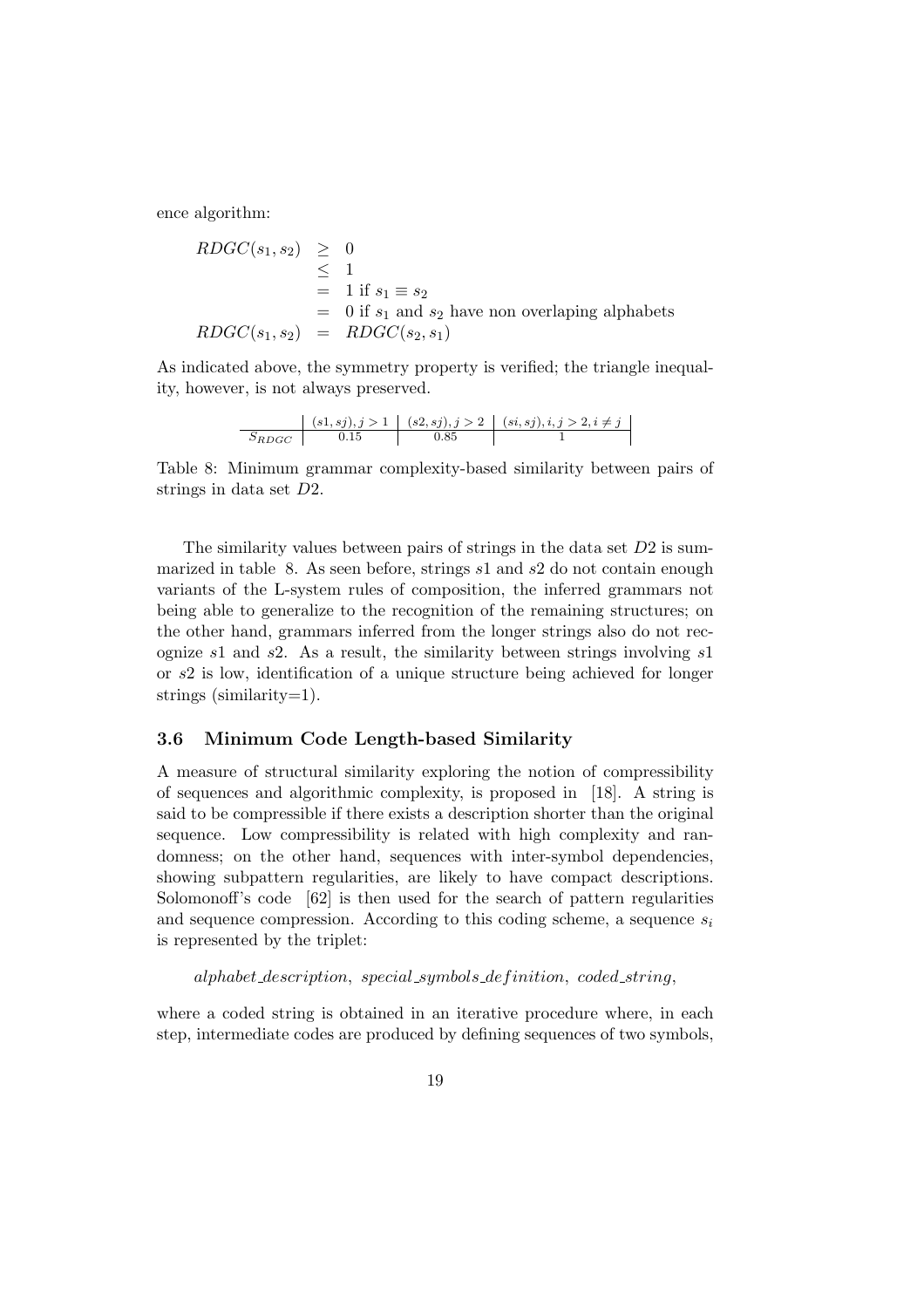which are represented by special symbols, and rewriting the sequences using them. Compact codes are produced when sequences exhibit local or distant inter-symbol interactions.

This coding scheme has been extended to sets of strings

alphabet, symbol definition,  $s_1$  coded,  $s_2$  coded, ...,  $s_m$  coded

and global compact codes are produced by considering the inter-symbol dependencies on the ensemble of the strings. Strings sharing subpattern regularities will therefore produce more compact codes than the gathering of the codes for the individual sequences. The quantification of this reduction in code length forms the basis of the similarity measure which will be designated by NRDCL. The length of the codes produced using Solomonoff's method (given by the sum of the lengths of the descriptions of the three part code above) is evaluated for the isolated strings and for the ensemble; NRDCL is defined as the normalized ratio of decrease in code length obtained by the association:

$$
NRDCL(s_1, s_2) = \frac{code\_len(s_1) + code\_len(s_2) - code\_len(s_1, s_2)}{(as)/2 + abs(|s_1\_code| - |s_2\_code|)} \tag{12}
$$

with

$$
as = |alphabet\_s_1| + |symbol\_def\_s_1| + |alphabet\_s_2| + |symbol\_def\_s_2|
$$

The order of appearance of sub-sequences is irrelevant for the computation of code lengths. This similarity measure therefore totally departs from string matching paradigms, structure being related to inter-symbol dependencies and not rules of string composition. Accounting for highly frequent sub-sequences, Solomonoff coding assumes long strings. Results with short strings may therefore be meaningless. This is illustrated in table 9, where similarities involving strings shorter than or equal to 31 characters (string s4) are very low.



Table 9: Minimum code length based similarity between strings in data set D2.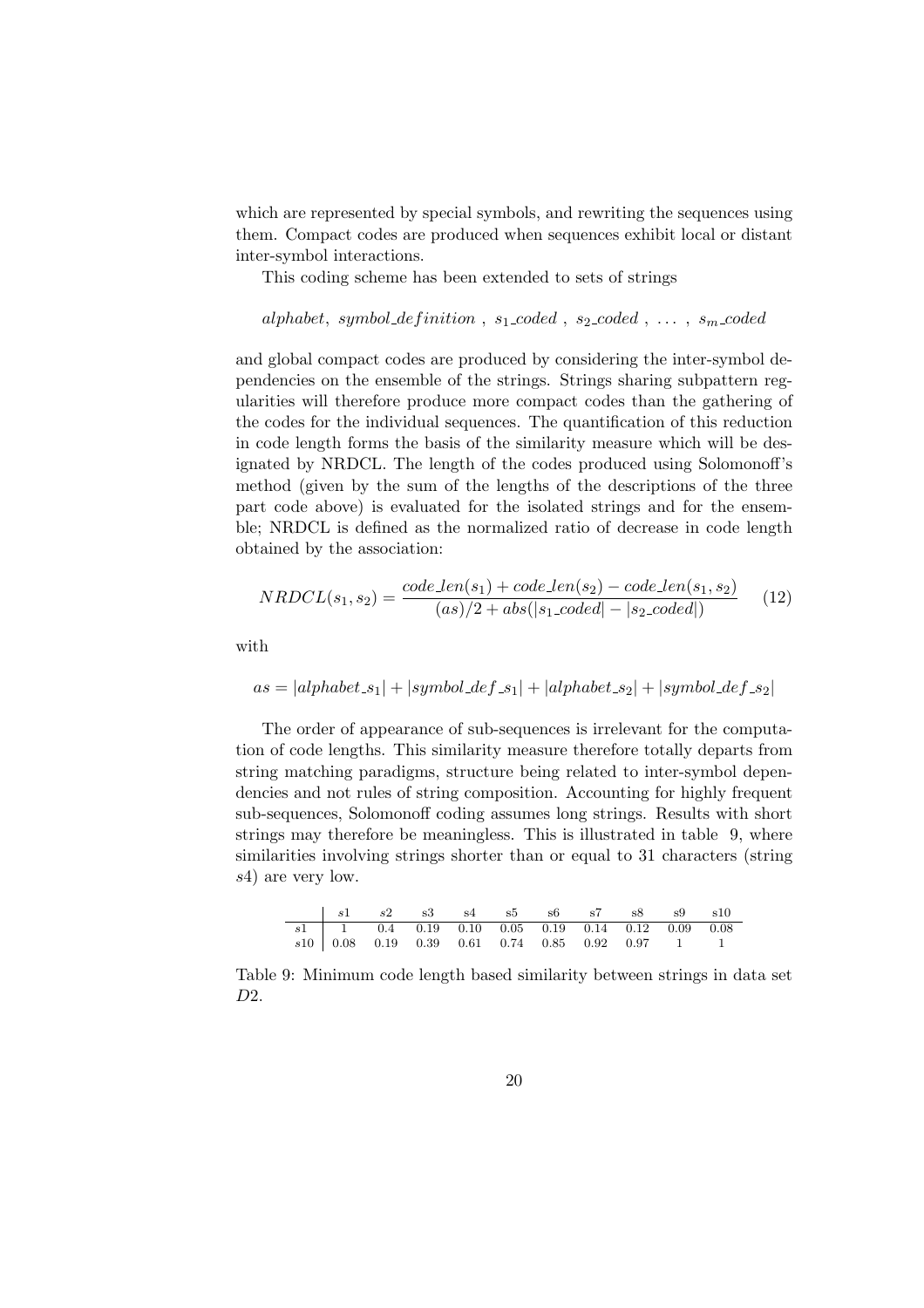# **4 Clustering of String Patterns**

The previous proximity measures are evaluated in this section in the context of clustering. Clustering results are strongly conditioned by the underlying similarity measures, but also by the intrinsic cluster validity criteria and structure imposed on the data. Several clustering algorithms integrating the previous proximity measures will therefore be investigated. Table 10 characterizes the clustering algorithms tested. They are further detailed in the next section.

| a) Hierarchical Agglomerative Schemes |                                                                                                                          |              |                   |  |  |  |  |  |
|---------------------------------------|--------------------------------------------------------------------------------------------------------------------------|--------------|-------------------|--|--|--|--|--|
| οf<br>Philosophy                      | Proximity between clusters                                                                                               | String       | Acronym           |  |  |  |  |  |
| the method                            |                                                                                                                          | sim.         |                   |  |  |  |  |  |
| String edit op-                       | Nearest-neighbor rule:                                                                                                   | $d_{NED}$    | SL-NED            |  |  |  |  |  |
| erations                              | $d(C_i, C_j) = \min \{d(s_k, s_l) s_k \in C_i, s_l \in C_j\}$                                                            |              |                   |  |  |  |  |  |
| Grammar com-                          | Ratio of decrease in grammar complexity:                                                                                 | <i>RDGC</i>  | $_{\mathrm{MGC}}$ |  |  |  |  |  |
| plexity                               | $\label{eq:RDC} RDC(C_i, C_j) = \frac{C(\bar{G_{C_i}}) + C(G_{C_j}) - C(G_{C_i, C_j})}{\min \{C(G_{C_i}), C(G_{C_j})\}}$ |              |                   |  |  |  |  |  |
|                                       |                                                                                                                          |              |                   |  |  |  |  |  |
|                                       |                                                                                                                          |              |                   |  |  |  |  |  |
| Minimum code                          | Normalized decrease in code length.                                                                                      | <i>NRDCL</i> | MCL               |  |  |  |  |  |
| length                                | $NRDCL(C_i, C_i) =$                                                                                                      |              |                   |  |  |  |  |  |
|                                       | $=\frac{code\_len(C_i)+code\_len(C_j)-code\_len(C_i,C_j)}{(as)/2+abs( C_i\_code - C_i\_code )}$                          |              |                   |  |  |  |  |  |
|                                       |                                                                                                                          |              |                   |  |  |  |  |  |
|                                       | $as = \sum_{k=i,j}  alpha C_k  +  symb\_def_C_k $                                                                        |              |                   |  |  |  |  |  |
|                                       |                                                                                                                          |              |                   |  |  |  |  |  |
| b) Sentence to Sentence Clustering    |                                                                                                                          |              |                   |  |  |  |  |  |
| Error<br>correct-                     | Nearest-neighbor rule:                                                                                                   | $d_{NECP}$   | ECP-NED           |  |  |  |  |  |
| ing parsing                           | $d_{NECP}(s_i, C_i) = \min\{d(s_i, y) \mid y \in L(G_{C_i},\})$                                                          |              |                   |  |  |  |  |  |

### **4.1 Clustering Algorithms Tested**

Table 10: Characterization of clustering algorithms under study.

### **4.1.1 Hierarchical Agglomerative Clustering**

The hierarchical agglomerative clustering method can be schematically described as follows:

- **Input:** A set of n strings  $D = \{s_1, s_2, \ldots, s_n\}$ ; a threshold th or the desired number of clusters N*c*.
- **Output:** A partition of D into m clusters ( $m = N_c$  if the latter is specified),  $C_1, C_2, \ldots, C_m$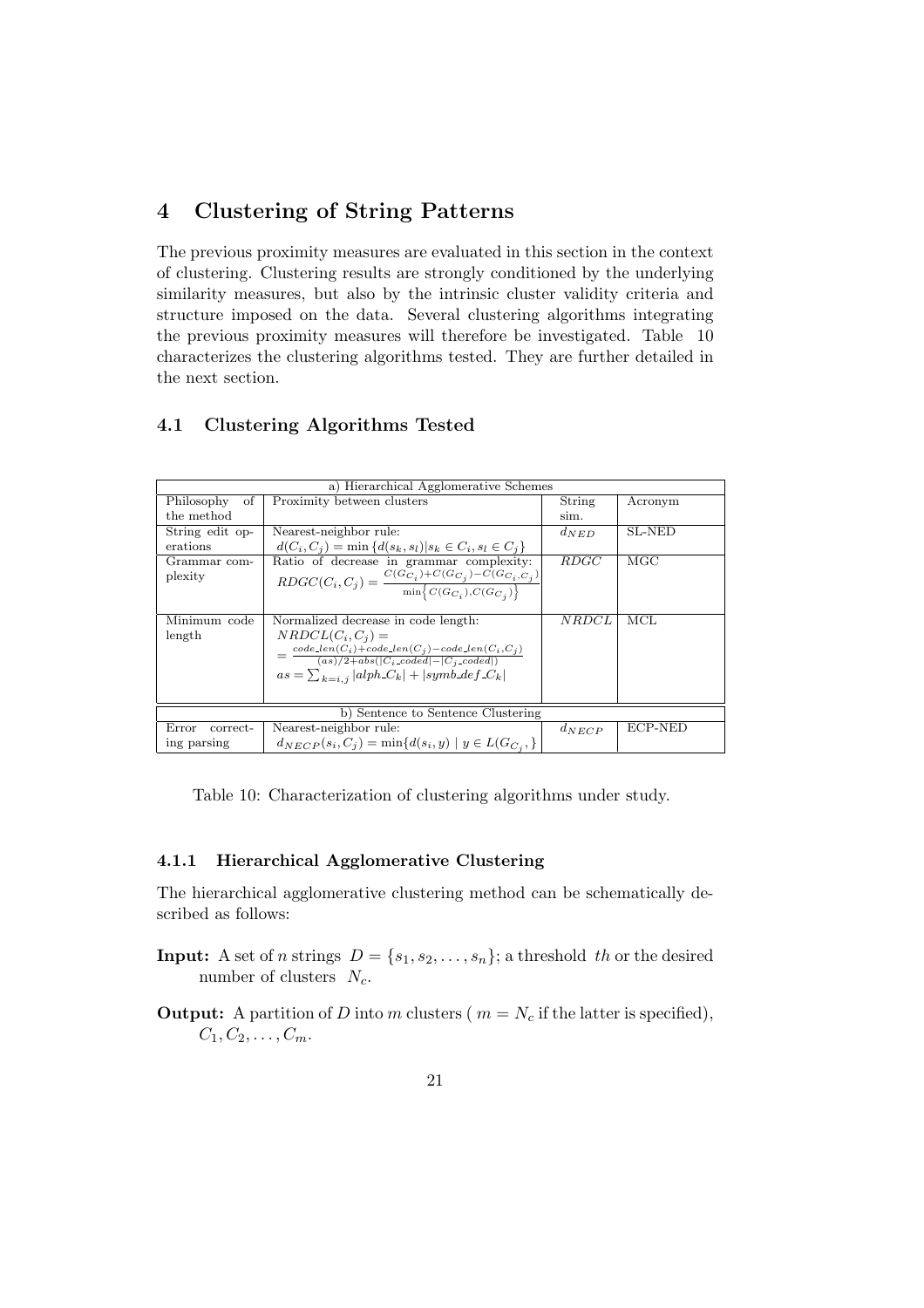### **Steps:**

- 1. Set each pattern into a single cluster. Set  $m = n$ .
- 2. Compute the proximity matrix between all pairs of strings.
- 3. If  $m = N_c$  go to step 6.
- 4. Select the most similar pair of clusters,  $C_i, C_j$ , from the proximity matrix and let *simil* be the value of this similarity. If  $\text{simil} < \text{th}$  $(simil > th,$  if it is a dissimilarity measure), go to step 6.
- 5. Merge the two clusters and update the proximity matrix accordingly. Set  $m = m - 1$  and continue in step 3.
- 6. End the computation by returning the data partition encountered.

Different clustering algorithms are obtained from the previous method by defining the proximity measure between patterns and between clusters. The first algorithm in table 5 is based on string editing operations, and corresponds to using the normalized edit distance (see equation 6 in section 3.3) as dissimilarity measure between strings (step 2), and adopting the nearest-neighbor rule (single-link method) for defining distances between clusters (step 5):

$$
d(C_i, C_j) = \min \{ d_{NED}(s_k, s_l) \mid s_k \in C_i, s_l \in C_j \}.
$$
 (13)

The second algorithm explores the minimum grammar complexity concept (section 3.5). Similarity between strings is computed using equation 9; this is extended to sets of strings, as given by the equation

$$
RDC(C_i, C_j) = \frac{C(G_{C_i}) + C(G_{C_j}) - C(G_{C_i, C_j})}{\min\{C(G_{C_i}), C(G_{C_j})\}},
$$
\n(14)

where  $G_{C_i}$  is the grammar inferred from strings in cluster  $C_i$ . Additionally to a data partition and the dendrogram expressing the relationships between string patterns, this method provides a model for each cluster: the corresponding grammar. Results reported in this chapter concern the application of Crespi-Reghizzi's method for grammatical inference. When dealing with long strings, the grammatical inference process is computationally more efficient (it is linear on strings length) than the computation of the normalized edit distance, and therefore this clustering method becomes faster than the first algorithm.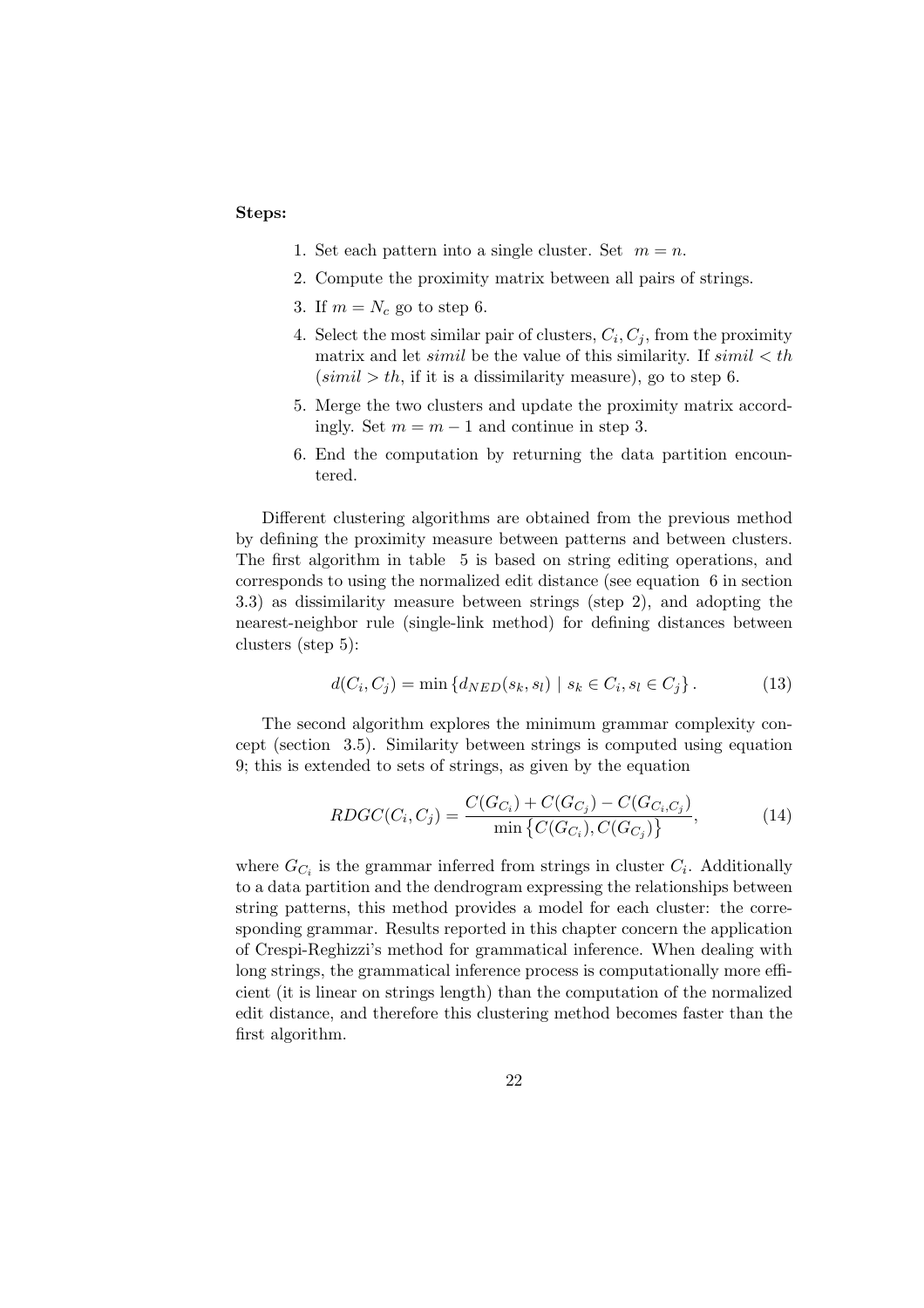The last hierarchical clustering algorithm computes distances between strings by the normalized ratio of decrease in code length (see equation 12 in section 3.6). A code for the set of strings in a cluster is computed using the extension of Solomonoff's code described in section 3.6; similarity between clusters is obtained by replacing single strings by sets of strings (representing clusters) in equation 12, leading to

$$
NRDCL(C_i, C_j) = \frac{code\_len(C_i) + code\_len(C_j) - code\_len(C_i, C_j)}{(as)/2 + abs(|C_i\_code| - |C_j\_code|)} \quad (15)
$$

#### **4.1.2 Sentence-to-Sentence Clustering**

The sentence-to-sentence clustering algorithm is a partitional type method proposed by Fu [24, 23] based on the concept of error correcting parsing. Grammars are used to model cluster structure. The algorithm starts with a single cluster containing the first sample; the remaining data is classified by computing the (weighted) Levensthein distance between the candidate string and the most similar string (determined by error-correcting parsing) modelled by the grammars describing the clusters formed so far; if the minimal distance found is less than a given threshold, *th*, the string is included in the corresponding cluster and its grammar is updated; otherwise, a new cluster is formed with this sample.

This clustering strategy implements a nearest-neighbor rule, with sequences being compared, not directly with patterns previously included in clusters, but with the best matching elements in the languages generated by the grammars inferred from the clustered data. The implementation used in this chapter will apply Crespi-reghizzi's algorithm for grammatical inference, without assuming *a priori* information. The dissimilarity measure based on error-correcting parsing defined in equation 7 (section 3.4) is extended for the computation of dissimilarity between a string,  $s_i$ , and a cluster,  $C_i$ , as

$$
d_{ECP}(s_i, C_j) = \min\{d_W(s_i, y) \mid y \in L(G_{C_j})\},\tag{16}
$$

where  $G_{C_j}$  is the grammar inferred from the strings in cluster  $C_j$ . Without *a priori* information, 0-1 costs will be assumed for the the string editing operations (corresponding to the Levensthein distance); in order to reduce the dependency on string lengths, distances will be normalized by the length of the editing path:

$$
d_{NECP}(s_i, C_j) = \min\{d_{NED}(s_i, y) \mid y \in L(G_{C_j})\}.
$$
 (17)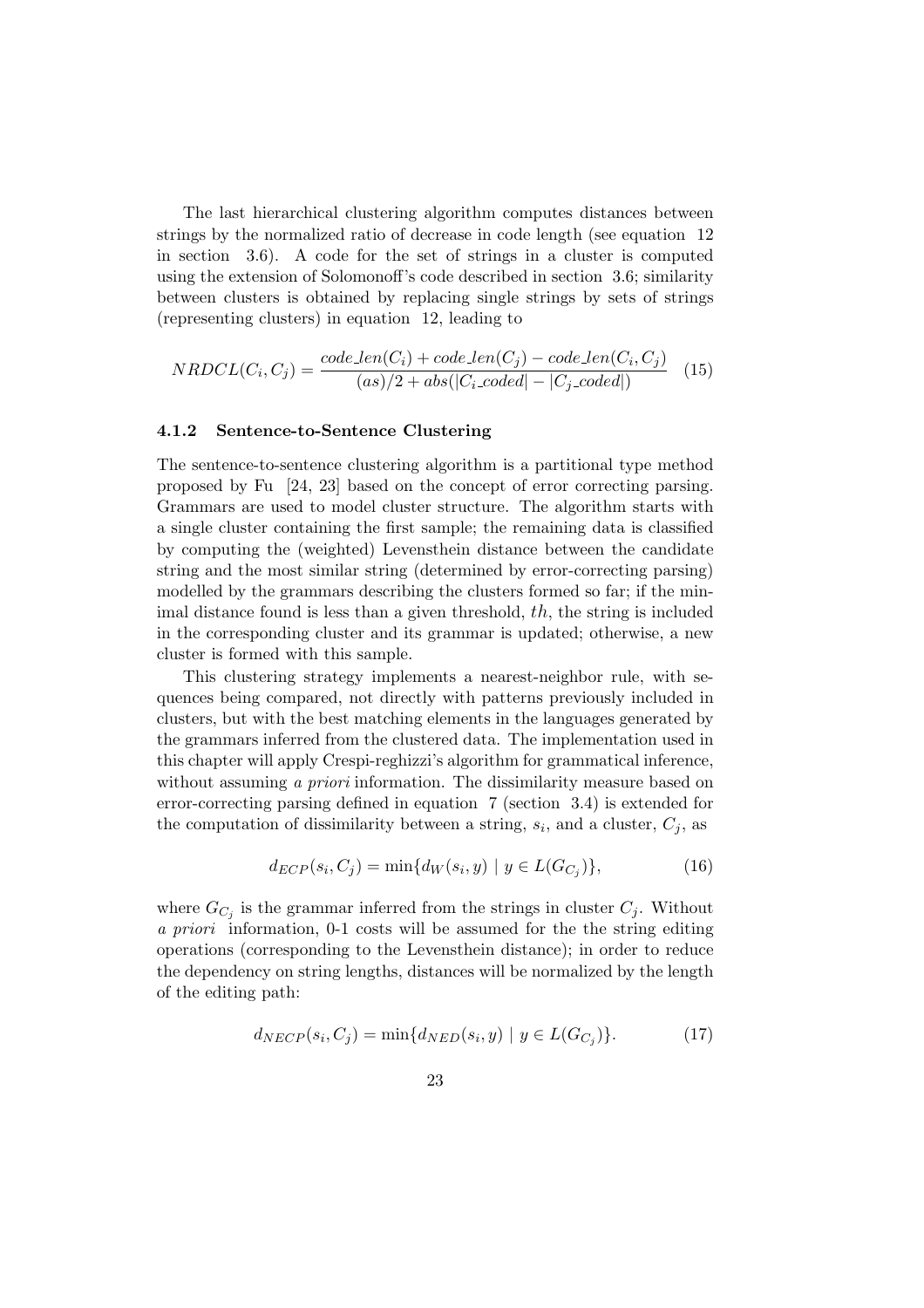Due to the nature of this similarity measure (asymmetric) and the clustering strategy, results obtained with the sentence-to-sentence clustering algorithm may depend on initialization and on the order of pattern presentation.

Concerning computational complexity, this clustering scheme requires fewer comparisons between strings than the hierarchical one. While hierarchical methods require the computation of  $n(n-1)/2$  entries in the initial proximity matrix (the iterative process requires the update of this matrix, one line per iteration, as the size of the proximity matrix decreases), according to the sentence-to-sentence technique, each string is processed only once and compared with a, usually, reduced number of clusters. The processing of each string, however, involves grammatical inference (which can be made iterative and linear on the strings length,  $L$ ) and error-correcting parsing, which in general has  $O(L^2)$  time complexity. Thus, depending on the dimensions of the data sets and of the strings, one method or the other may be more advantageous from the computational complexity perspective.

## **4.2 Experimental Results**

#### **4.2.1 Names Data Set**

Figure 6 presents the results of clustering of the names data set using several clustering algorithms. Methods based on string edit operations are strongly dependent on the costs assigned. This is illustrated in figures 6(a) and 6(b), showing the dendrograms produced by the SL-NED method for two different assignments for the deletion costs: (a)- $T_D(.) = 1$ ; (b)- $T_D(.) = 0.1$ . The costs for all remaining error operations are set to 1 (no-error cost=0). Situation (b), reducing the penalty for deletion operations, gives the best pattern association results. For instance, the relations between patterns 1 to 4 in (a) are not "natural"given the context, string s1 being found more similar to string s4 (different first names) than to s2 (corresponding to the inclusion of middle names). This is better modelled in the dendrogram in (b). Since the lengths of the strings are not too different and normalized edit distances are being used, the results with error correcting parsing (ECP-NED) are similar to the ones produced by the string matching approach (SL-NED), the first directly proposing a data partition by cutting the minimum spanning tree at a given level, and the second producing a dendrogram. For example, the partition obtained with the ECP-NED with  $th = 0.3$  (see figure  $6(d)$  corresponds to cutting the dendrogram in figure  $6(a)$  at the same level.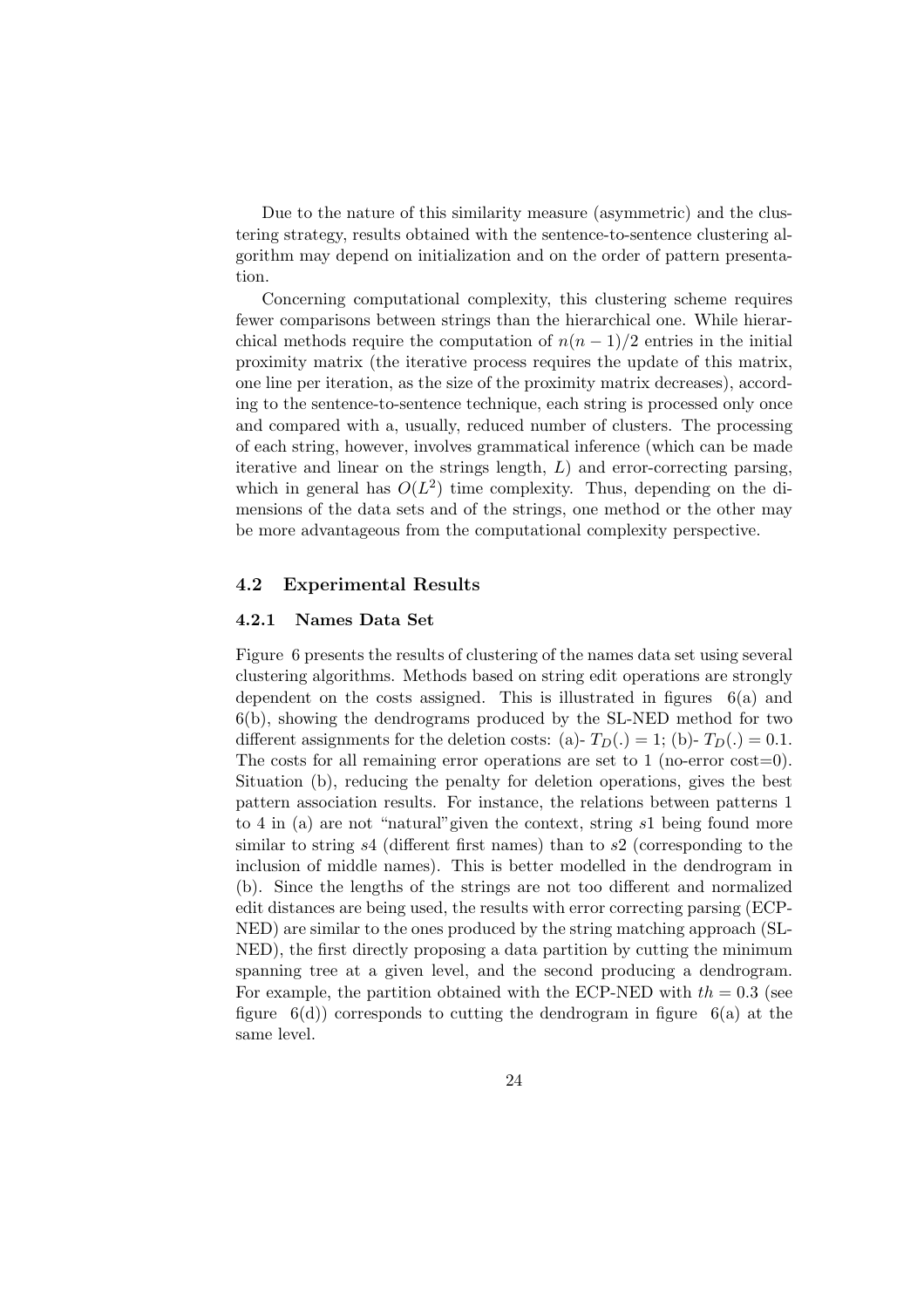

 $(1\ 4), (2), (3), (5\ 6), (7\ 8), (9\ 11), (10), (12\ 13), (14), (15), (16)$ 

 $(e)$  ECP-NED,  $th = .3$ .

Figure 6: Clustering of the names data set. Figures (a) to (d) represent dendrograms produced by the hierarchical clustering algorithms: the indices of the patterns are indicated on the left; the merging of clusters is graphically displayed by joining lines, and the corresponding proximity values are read from the scale on the top.

The method based on minimum grammar complexity (RDGC, see figure  $6(c)$ ) gives inadequate pattern associations, significant similarity being found only between strings s9-s10-s11. The MCL technique, accounting for similar names, performs better (see figure  $6(d)$ ). The string matching paradigm, however, proves to be more appropriate for this problem, results being more in agreement with perceptual evaluation of the patterns.

#### **4.2.2 Fractal Images**

The structure of the Dragon-Sweep data set, based on grammatical rules of composition, is easily handled by the grammar-based clustering techniques, RDGC (see figure 7(b)) and ECP-NED. As seen before, both recognize maximum similarity between string patterns of length greater than 7 characters; shorter strings are not recognized as having the same structure because they do not make use of certain structures consistently identified in longer strings. Without *a priori* information, inference algorithms are not able to identify a common set of rules for all strings. As a result, both clustering algorithms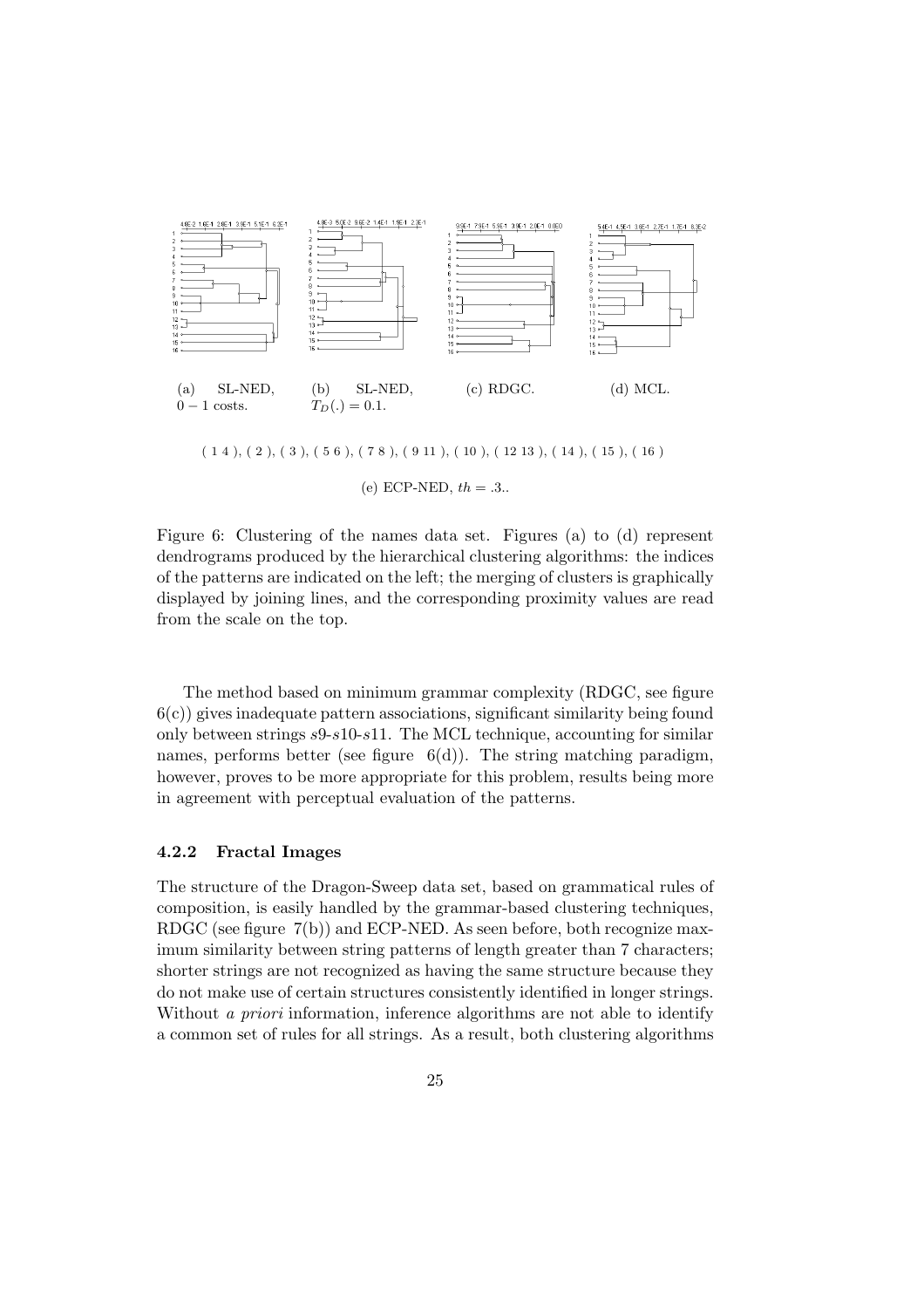will partition the data into two clusters  $((s1), (s2, \ldots, s10))$  or three clusters  $((s1), (s2), (s3 \ldots s10))$ , by an appropriate setting of the design parameter th. Neither SL-NED nor MCL methods can adequately handle these patterns, as shown in figures  $7(a)$  and  $7(c)$ , depending on strings length in a linear (SL-NED) or non-linear way.



Figure 7: Clustering of the Dragon-Sweep data set.

#### **4.2.3 Recursive Structure Line Patterns**

The structural resemblance of string patterns in this example is correctly captured by the model-based techniques. The error-correcting parsing based clustering method correctly identifies two clusters in the data, for a wide range of values of th  $(0.1 \lt th \leq 0.6)$ . Similar results are obtained with the minimum grammar complexity clustering algorithm, a clear separation between the two clusters being evident in the dendrogram in figure 8(b). The results obtained with the SL-NED show the dependency of the dissimilarity measure on the strings length, higher similarity being found between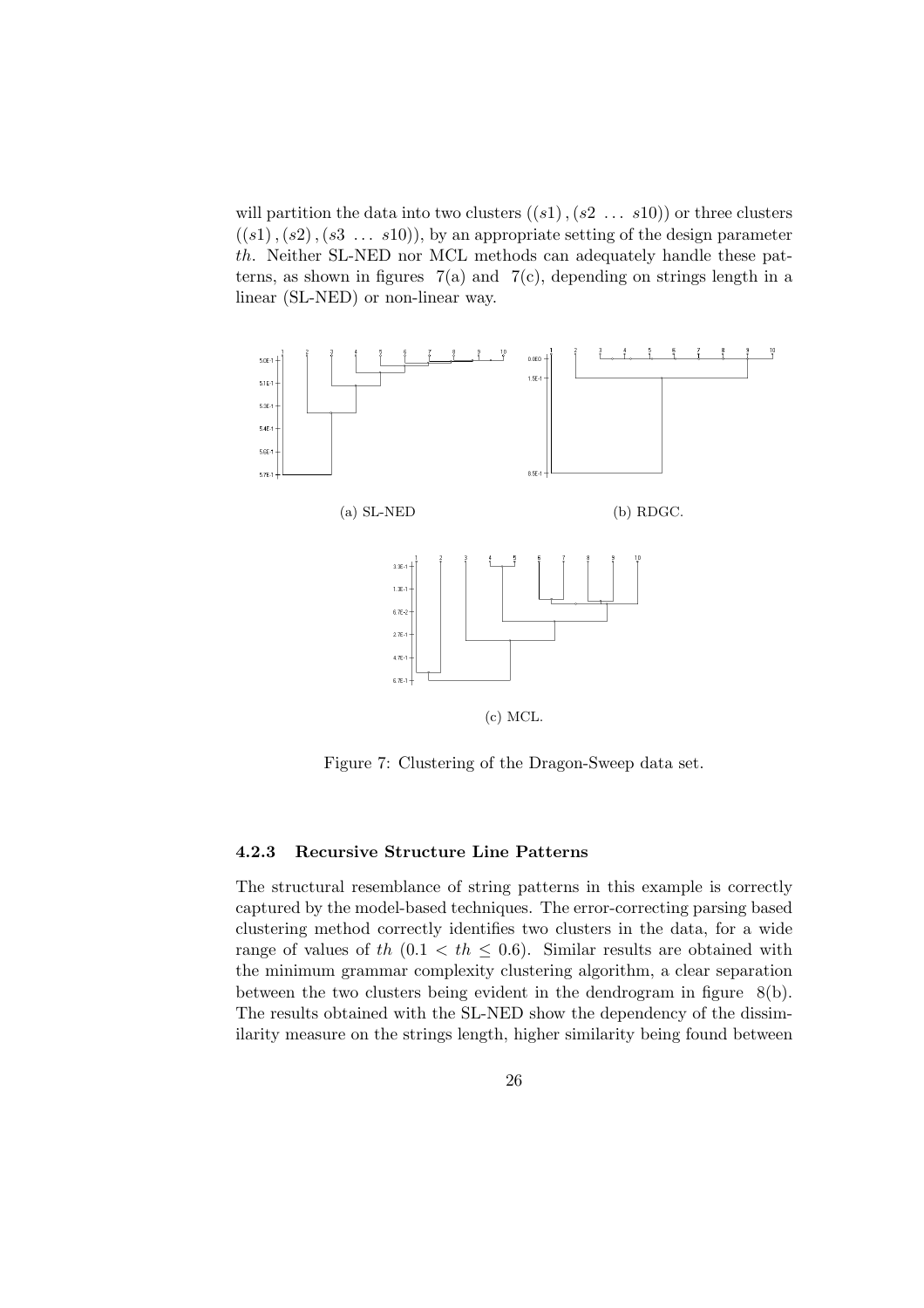matching sized strings: the dendrogram in figure  $8(a)$  shows that strings s1 and s2 are first joined with strings s5 and s6 (with different structure but similar length); strings s3 and s4 will join these when a single cluster with all strings is formed. The MCL method is unable to identify the correct structure of the data (see figure  $8(c)$ ).



Figure 8: Clustering of the patterns in figure 2.

#### **4.2.4 Email Messages**

The categorization of email text is essentially dependent on content, the order of the narrative being arbitrary. In this case, only the MCL method was able to provide meaningful associations (figure  $9(c)$ ), correctly forming the classes 1 to 3; sample 7 (class 4) was assigned to class 1 due to the existence of a common theme in the conference and journal advertisements. Low similarity values  $($  < 0.01) were found by the RDGC method at the character level, no significant associations being made. Methods based on error transformations failed to discover common patterns in the data (figures  $9(a)$  and  $9(b)$ ). The normalized dissimilarity values of the SL-NED method were high and in narrow ranges, resulting in no associations for threshold values above 0.73; figure  $9(a)$  corresponds to imposing 4 classes in the data.

#### **4.2.5 Contour Images**

Figure 10 shows the results of clustering of the contour images data set. The correspondence between string indices and tool classes is given by: s1 to  $s10 - \text{tool 1}; s11 \text{ to } s20 - \text{tool 2}, \text{ pose closed}; s21 \text{ to } s30 - \text{tool 2}, \text{pose}$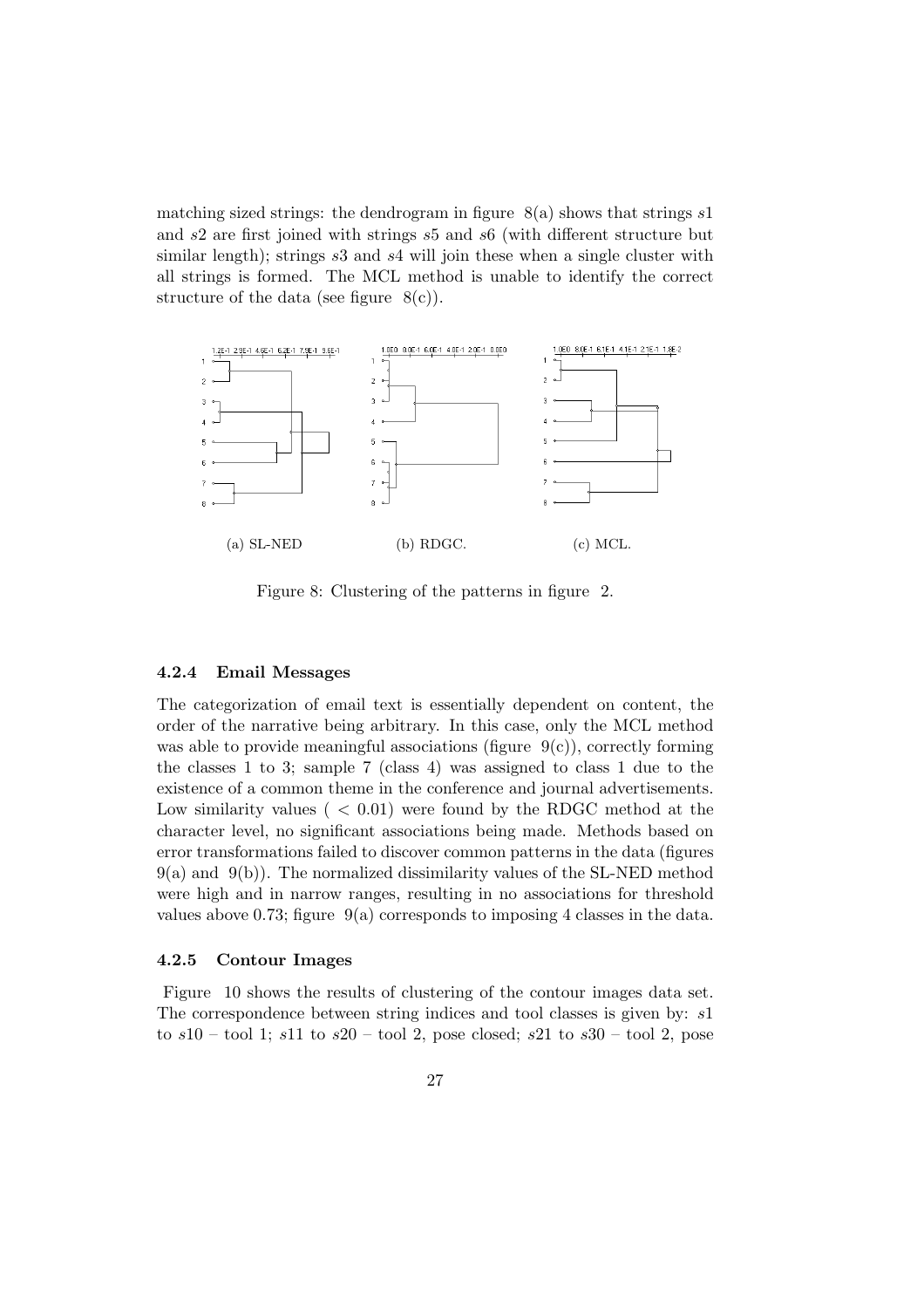

Figure 9: Clustering of the email data set.

half opened; s31 to s40 – tool 3, pose half opened; s41 to s50 – tool 3, pose wide opened. While tool 1 is quite different from the remaining, tools 2 and 3 are more similar to each other.

Analysis of the dendrograms in figure 10 show that, based on a nearestneighbor rule, all methods tend to organize string patterns based on pose rather than on tool shape: while tool 1 is well isolated from the remaining classes in all dendrograms, opened poses (wide open and half opened) are first gathered in the dendrograms (tool 3 first joined and then connected with tool 2 - half opened, with the SL-NED method, half-opened tools 2 and 3 being merged first with the RDGC technique, and no clear separation being noticed with the MCL algorithm) and only after that the strings from tool 2, pose closed, are joined. By thresholding on the dendrograms, two classes are obtained with the SL-NED method: tool 1 vs (tool  $2 +$  tool 3). The RDGC method clearly separates tool 1 and tool 2, pose closed; the identification of tool 3, pose wide opened, would imply a splitting of the halfopened tools into several clusters. In order to avoid single element clusters, the threshold is selected to detect two clusters with the MCL tecnhique: tool 1 vs remaining tools.

Partitions produced with the error-correcting parsing based method (ECP-NED) are similar to the ones obtained with RDGC, except that no separation between classes is achieved without obtaining single-element clusters. Setting the threshold to 0.1, four clusters are obtained: an element from tool 1 is detected as an outlier (single-element cluster), the remaining strings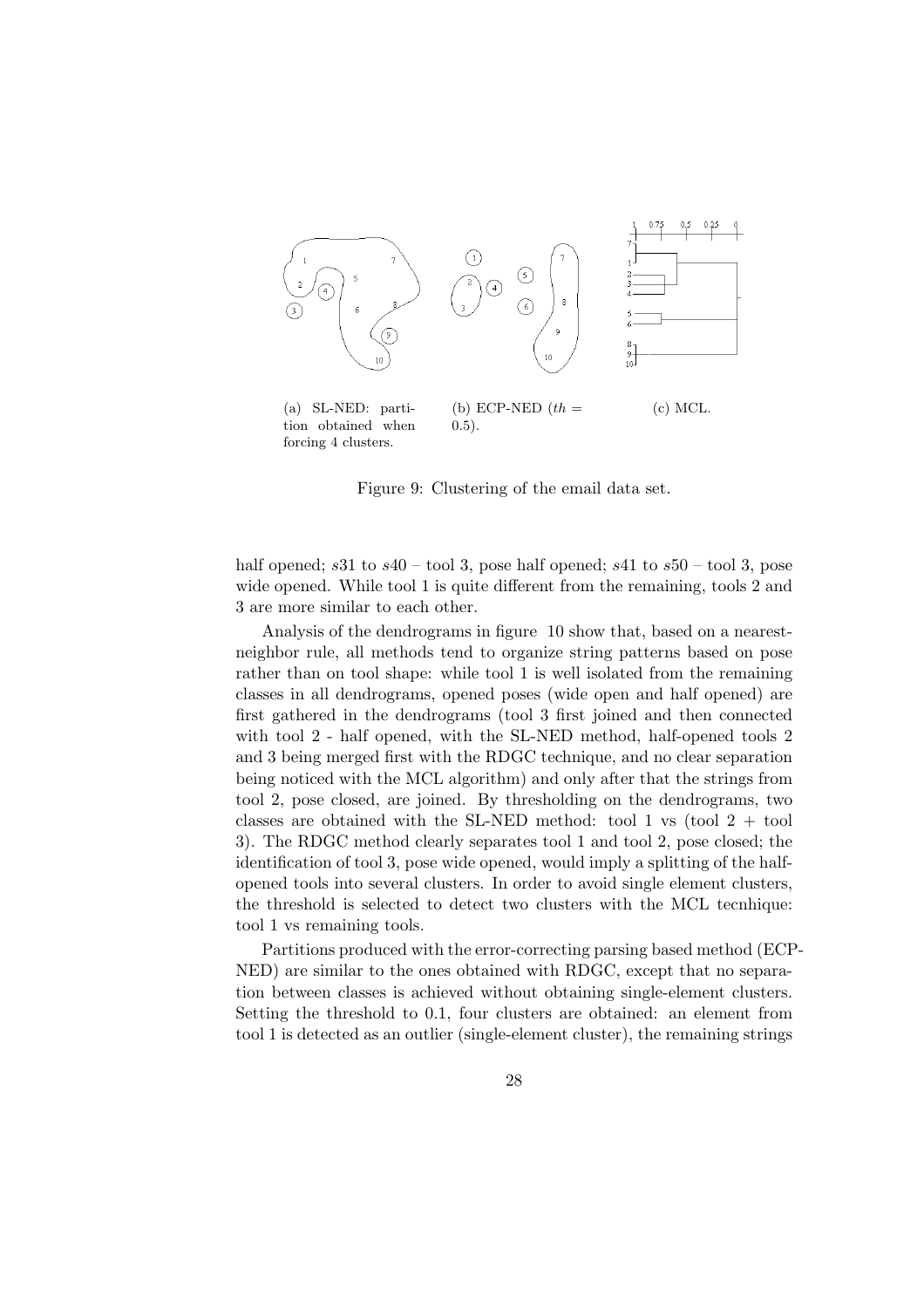

(d) ECP-NED. Partition obtained with  $th = 0.1$ 

Figure 10: Clustering of the contour images data set. (a) to (c) represent dendrograms produced by the indicated hierarchical methods.

forming another cluster; tool 2, pose closed also constitutes a cluster; the fourth cluster gathers the remaining strings. Although the strings have a fixed length (50 characters) and differentiation between classes are present in the dendrograms using the string matching paradigm, the grammar complexity similarity measure leads to a better normalization of dissimilarities, making it simpler to detect classes by cutting the dendrograms.

## **4.3 Conclusions**

Both model-based techniques, supported on grammatical models (ECP-NED and RDGC), are able to handle structural information where the order of sub-patterns in strings is important. The error-correcting parsing method combines the advantages of model based dissimilarity (being independent on strings length) with the string matching mechanism. Its major limitations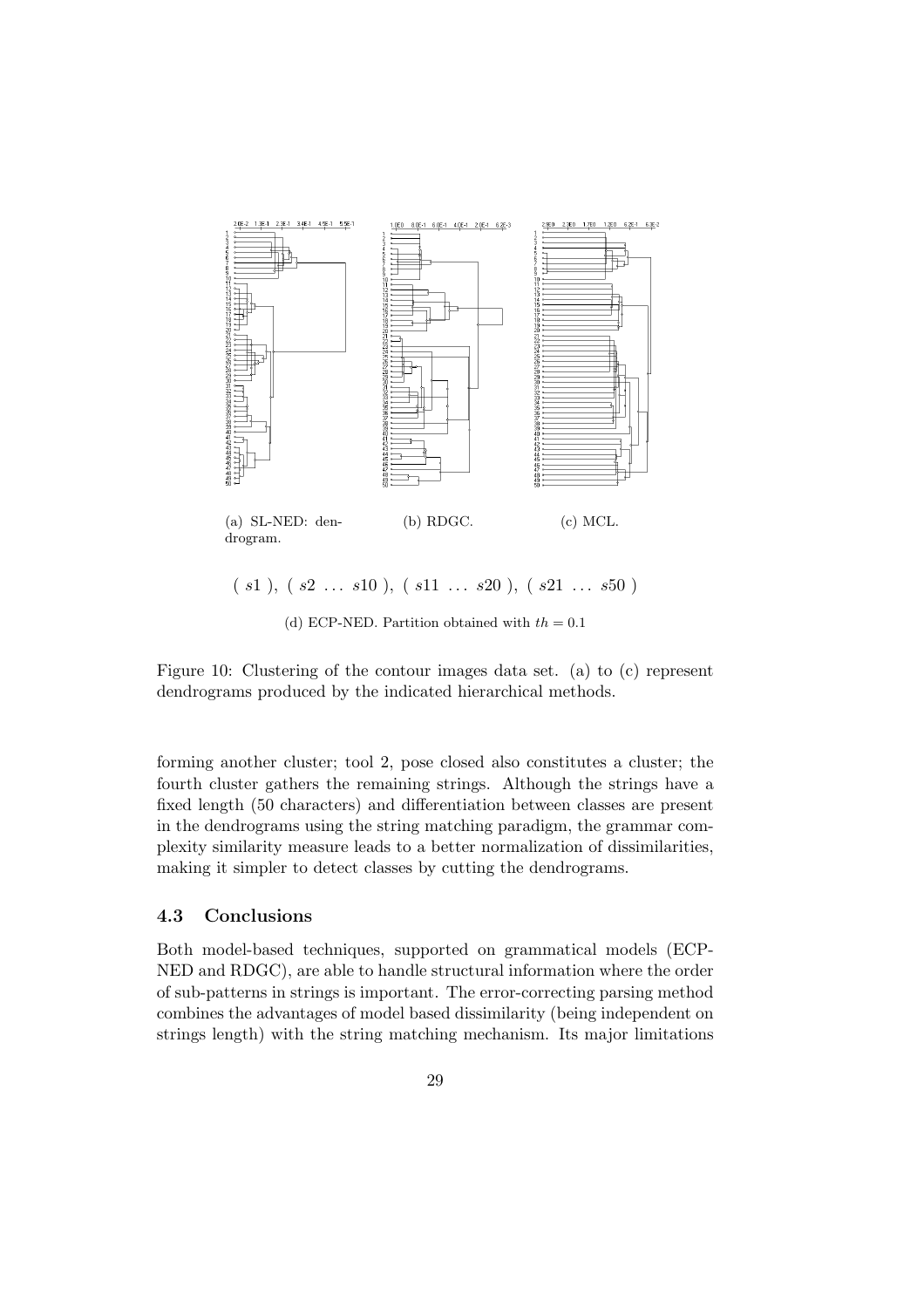are the computational complexity, and the lack of criteria to set the design parameter, th. Being a hierarchical method, cluster isolation criteria [10, 1, 21] can be adopted to extract a data partition from the dendrogram produced by the RDGC method. Additionally to a data partition, both methods provide a compact model describing the identity of patterns within a cluster.

The string matching paradigm, on the contrary, cannot handle structural similarity, being sensitive to strings length. The MCL method is the only method, among the ones under study, that recognizes similarity based on inter-pattern dependencies, where the order of sub-sequences is irrelevant.

### **4.4 Current Trends in Clustering**

In the previous sections, several similarity measures have been described and discussed, being further analyzed in the context of clustering, either exploring nearest-neighbor based hierarchical agglomerative methods, or a partitional type method using the error-correcting parsing based dissimilarity. As seen, the similarity measures between string patterns strongly condition the final partitions produced. The similarity measure between clusters is another variant that, in particular in hierarchical methods, is related to the cluster shape concept. While the RDGC and the MCL method define a similarity between clusters by extrapolating the concept of similarity between strings, the SL-NED algorithm, which is a simple single-link method by using as proximity matrix the (weighted normalized) Levensthein distance, is easily adapted to other hypothesized clusters shapes. Figure  $11(a)$  presents the dendrogram produced on the contour images data set, when adopting the farthest neighbor rule for updating the dissimilarity matrix, under the normalized string edit distance paradigm: complete link method over the same initial dissimilarity matrix (CL-NED). As shown, patterns tend now to be organized by tool type rather than pose. Thesholding on this dendrogram will, nevertheless, produce the same two-cluster solution. Still, using the hierarchical agglomerative technique, a cluster isolation criterion that is able to handle this distinct data sparseness situation has been recently proposed [21]. The cluster isolation criterion is based on the computation of a statistic of dissimilarity increments within a cluster, isolation of a cluster being produced when the increment towards further pattern associations is high in comparison with the cluster statistic (see [21] for a more detailed description of the method). Figure 11(b) shows the dendrogram obtained when adopting this cluster isolation criterion with the complete-link method over the NED matrix, with three clusters being formed, each corresponding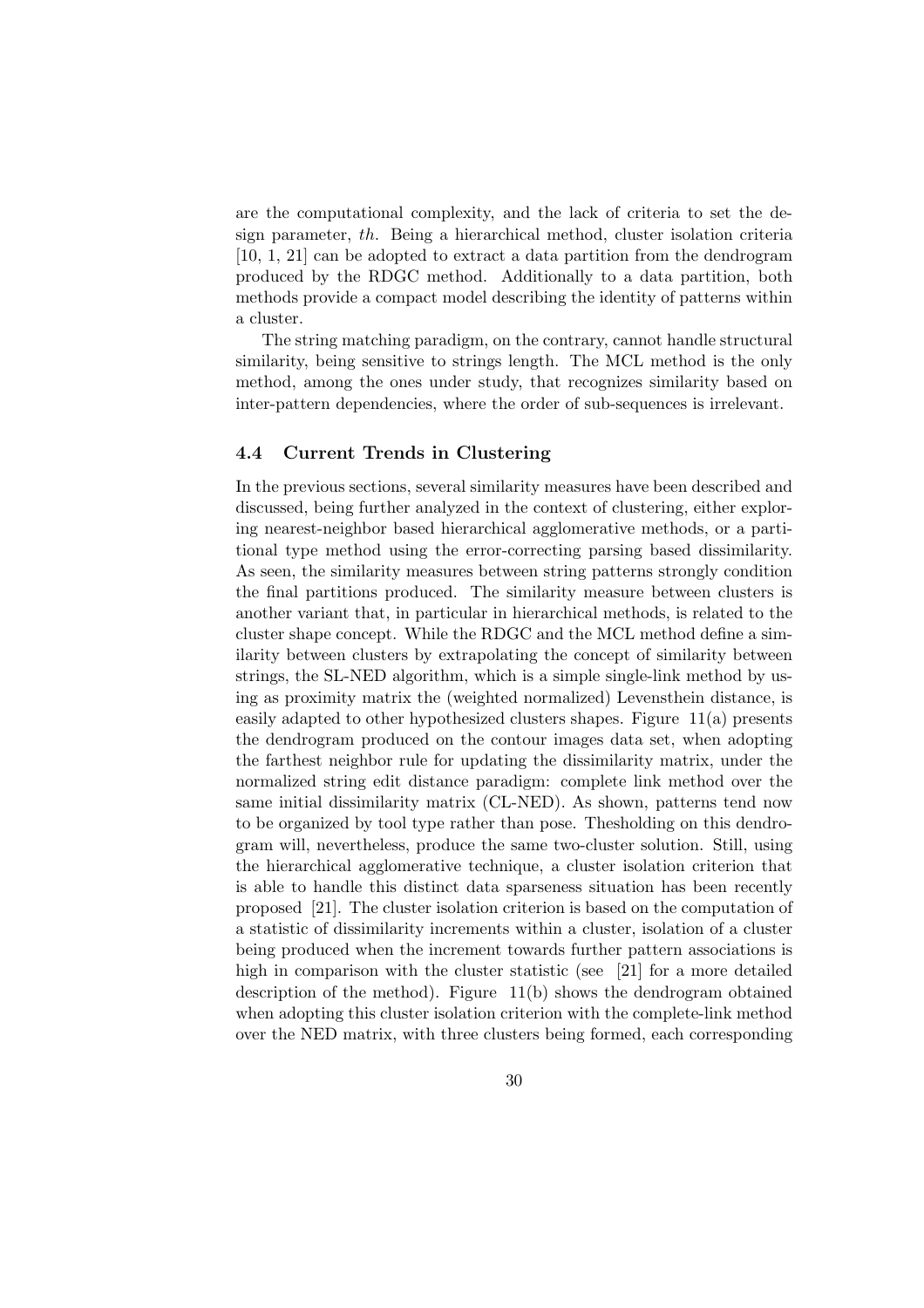to a different tool.



Figure 11: Clustering of the contour images data set. (a) dendrogram produced by the farthest neighbor rule applied to the normalized edit distance between pattern pairs; (b) corresponding dendrogram when adopting a cluster isolation criterion based on the analysis of dissimilarity increments statistics [21].

Other clustering algorithms based on the previous proximity measures could be developed. For instance, single link or complete link methods applied to an initial proximity matrix based on the ECP, RDGC or NRDCL paradigms; partitional type clustering, such as the K-means algorithm, using either of the proximity definitions, etc.

Different combinations of clustering strategies with dissimilarity paradigms will in general produce distinct results. The question that arises is: what is the best strategy to use? As shown in previous examples, the quality of a similarity measure/clustering method depends on the particular application problem. Knowledge about the situation modelled may dictate a particular measure as the most natural, and eventually determine underlying parameters and clustering strategies. Alternatively, several algorithms can be tested and checked for their performance.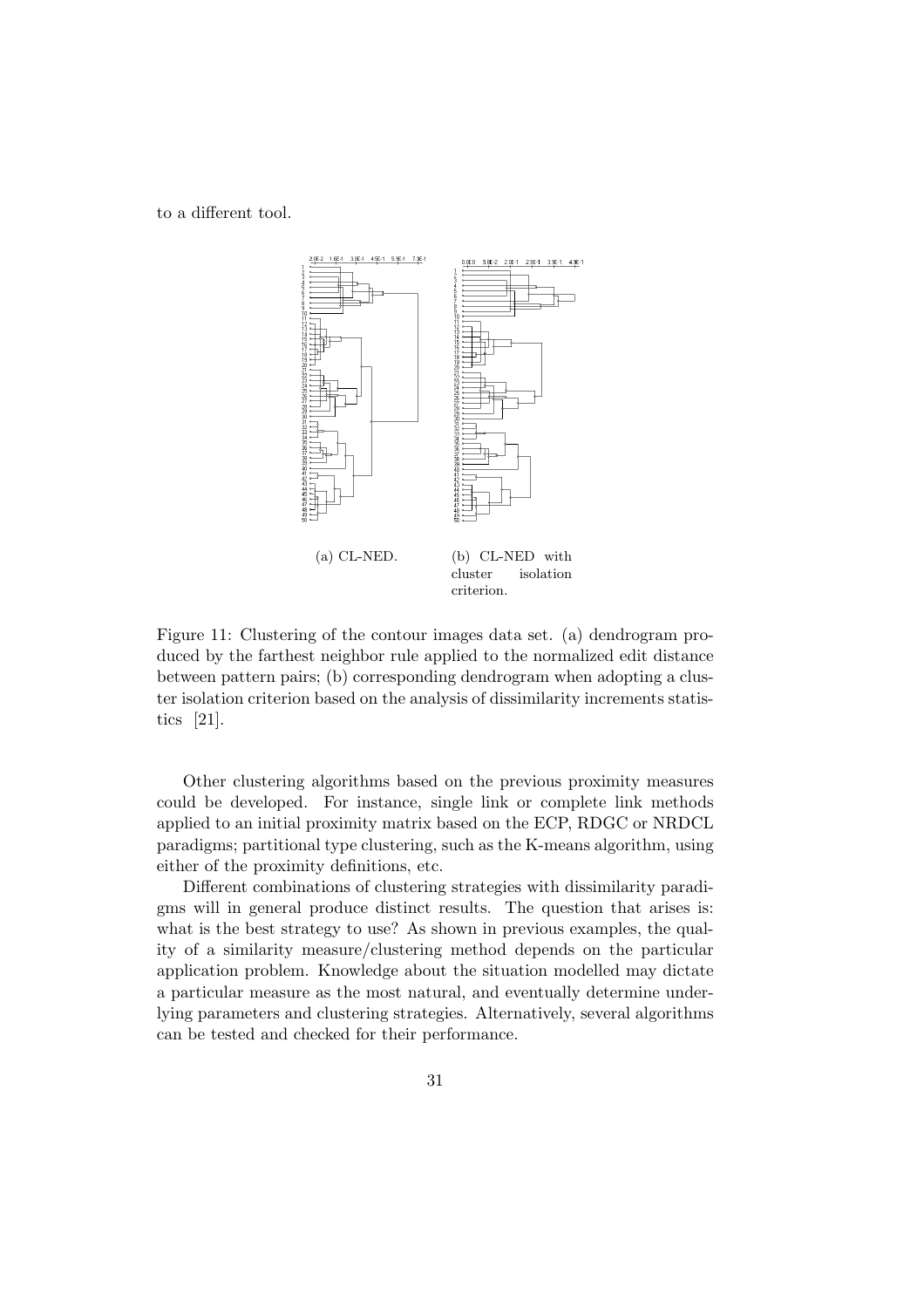

(a) Combination of the partitions obtained in section 4.2.5 (four clusterings) using a voting mechanism.



(b) Including more clustering results, exploring, for instance, the farthest neighbor rule in hierarchical clustering.

Figure 12: Combining clustering results.

Inspired by the work in sensor fusion and classifier combination techniques in pattern recognition [37, 38], the work reported in [17] proposes a combination of clusterings in order to devise a consistent data partition. The idea of evidence accumulation clustering is to combine the results of multiple clusterings into a single data partition, by viewing each clustering result as an independent evidence of data organization. In [17] the K-means algorithm is used as the basic algorithm for decomposing the data into a large number, k, of compact clusters; evidence on pattern association is accumulated, by a voting mechanism, over multiple clusterings obtained by random initialization of the K-means algorithm. This produces a mapping of the clusterings into a new similarity measure between patterns, summarized in a matrix, co assoc, where  $\cos\alpha$  assoc $(i, j)$  indicates the fraction of times the pattern pair  $(i, j)$  is assigned to the same cluster among N clusterings. The final data partition is obtained by applying the single-link method over this similarity matrix, using a fixed threshold, t.

Figure 12 presents results of the combination of data partitions, accord-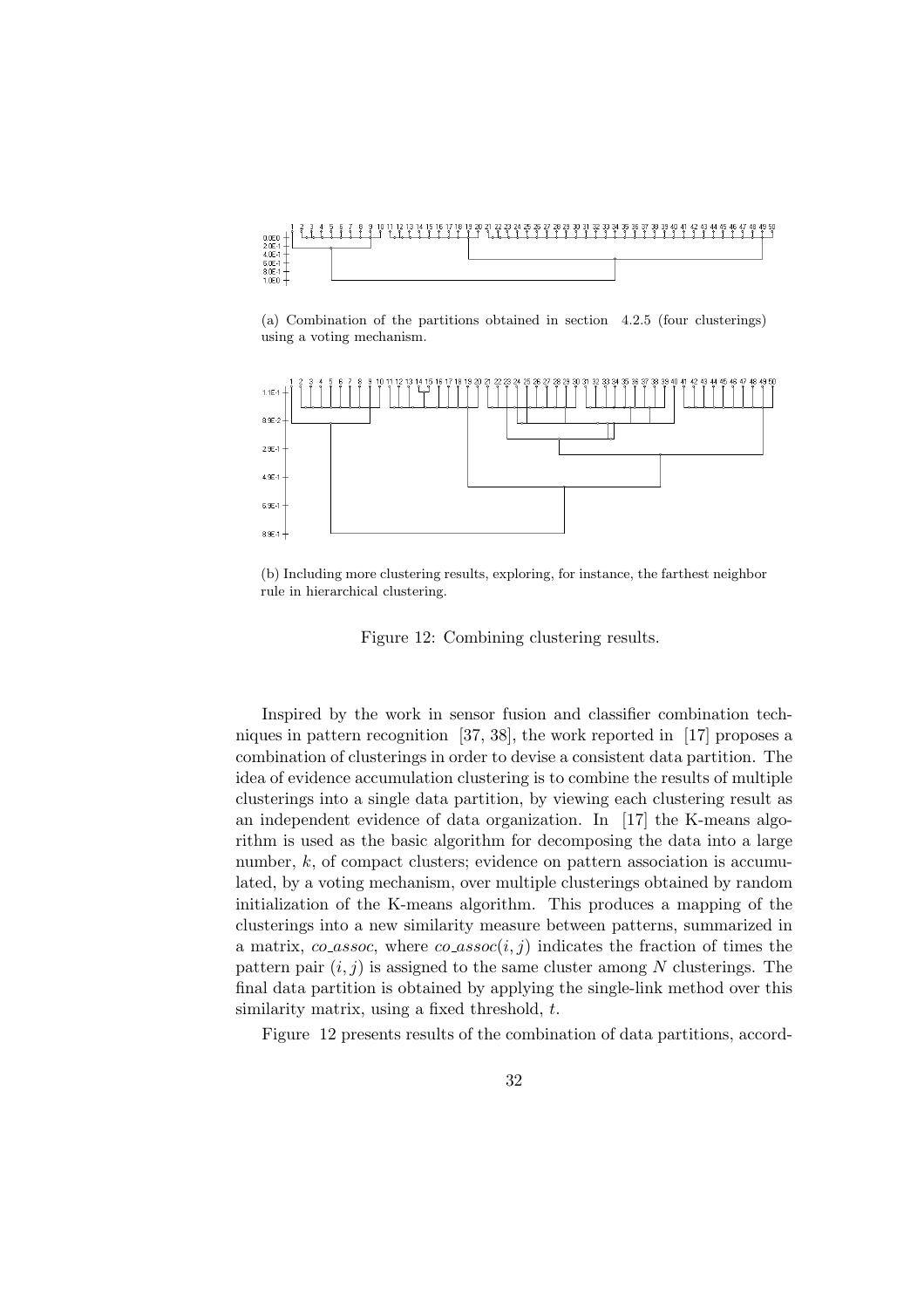ing to the evidence accumulation framework, on the contour images data set (dendrograms produced by the single-link method over the *co-assoc* matrix are shown). In figure  $12(a)$  we combined results produced by the SL-NED, ECP-NED, RDGC and MCL clustering algorithms using the voting mechanism proposed in [17]; by thresholding on this dendrogram we can identify the clusters formed by: (1)- tool 1; (2)- tool 2, pose closed; (3)- tool 2, pose half-opened, and tool 3. In a second experiment, more clusterings were added: the NED, ECP, RDGC and NRDCL similarity matrices between string patterns were used in a complete-link clustering strategy. The dendrogram resulting from this combination is shown in figure 12(b). We can now identify a more clear separation between classes. By adequate thresholding on the dendrogram, one obtains four clusters:  $(1)$ - tool 1;  $(2)$ - tool 2, pose closed; (3)- tool 2 and tool 3, pose half-opened; (4)- tool 3, pose wide-opened.

The combination of clusterings is therefore a new direction in cluster analysis, that is worth further investigation.

# **Acknowledgments**

This work was partially supported by the Portuguese Foundation for Science and Technology (FCT), Portuguese Ministry of Science and Technology, and FEDER, under grant POSI/33143/SRI/2000.

## **References**

- [1] T. A. Bailey and R. Dubes. Cluster validity profiles. *Pattern Recognition*, 15(2):61–83, 1982.
- [2] J. Buhmann and M. Held. Unsupervised learning without overfitting: Empirical risk approximation as an induction principle for reliable clustering. In Sameer Singh, editor, *International Conference on Advances in Pattern Recognition*, pages 167–176. Springer Verlag, 1999.
- [3] H. Bunke. String matching for structural pattern recognition. In H. Bunke and A. Sanfeliu, editors, *Syntactic and Structural Pattern Recognition, Theory and Applications*, pages 119–144. World Scientific, 1990.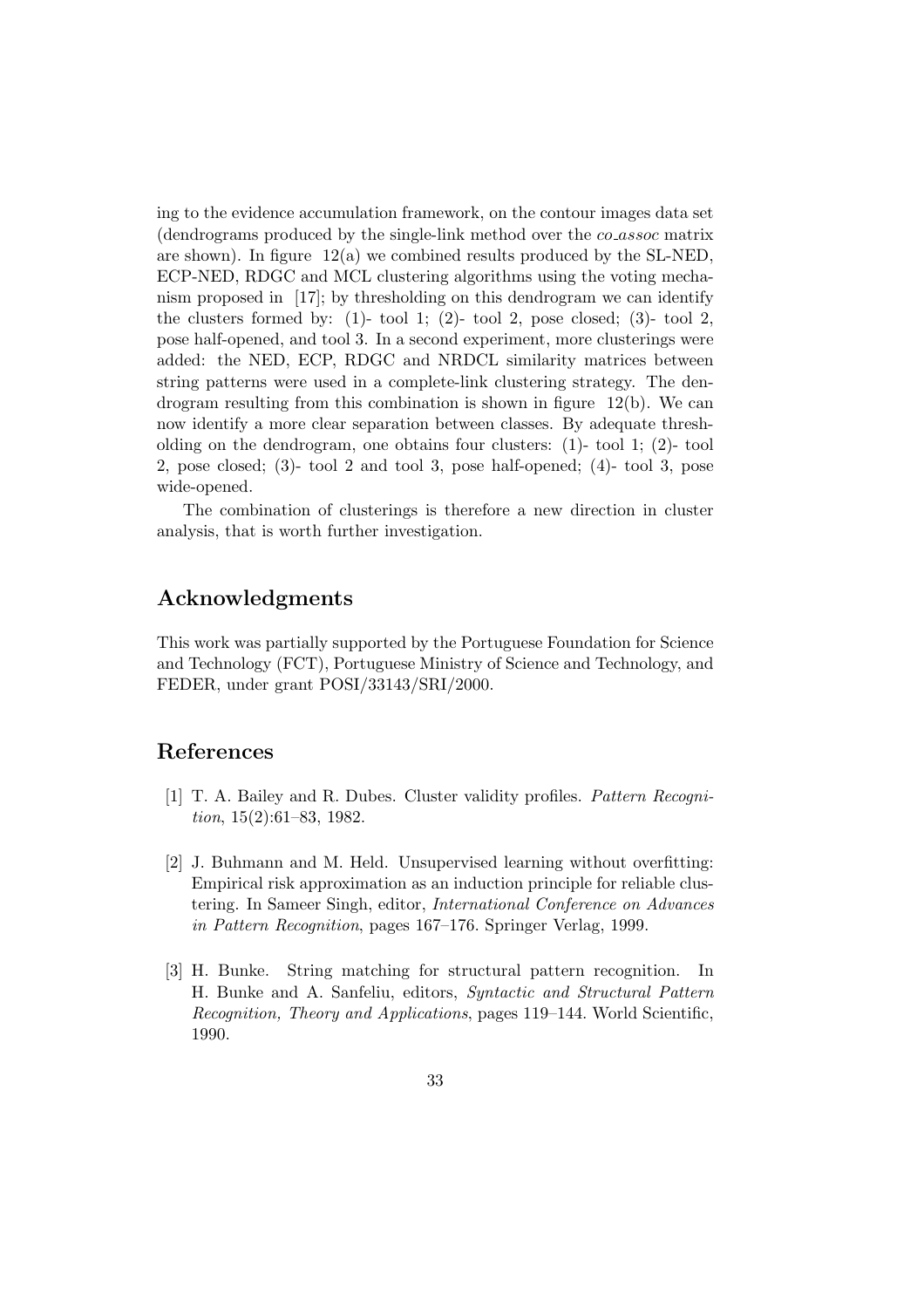- [4] H. Bunke. Recent advances in string matching. In H. Bunke, editor, *Advances in Structural and Syntactic Pattern Recognition*, pages 107– 116. World Scientific, 1992.
- [5] M. Chavent. A monothetic clustering method. *Pattern Recognition Letters*, 19:989–996, 1998.
- [6] J-Y. Chen, C. A. Bouman, and J. P. Allebach. Fast image database search suing tree-structured VQ. In *Proc. of IEEE Int'l Conf. on Image Processing*, volume 2, pages 827–830, 1997.
- [7] J. M. Coggins. Dissimilarity measures for clustering strings. In D. Sankoff and J. Kruskal, editors, *Time Warps, String Edits, and Macromolecules: The Theory and Practice of Sequence Comparison*, chapter 1, pages 311–321. Reprint, with a forward by J. Nerbonne, Stanford, CA: CLSI Publications, [1983] 1999.
- [8] G. Cortelazzo, D. Deretta, G. A. Mian, and P. Zamperoni. Normalized weighted levensthein distance and triangle inequality in the context of similarity discrimination of bilevel images. *Pattern Recognition Letters*, 17:431–436, 1996.
- [9] G. Cortelazzo, G. A. Mian, G. Vezzi, and P. Zamperoni. Trademark shapes description by string-matching techniques. *Pattern Recognition*, 27(8):1005–1018, 1994.
- [10] R. Dubes and A. K. Jain. Validity studies in clustering methodologies. *Pattern Recognition*, 11:235–254, 1979.
- [11] R. O. Duda, P. E. Hart, and D. G. Stork. *Pattern Classification.* Wiley, second edition, 2001.
- [12] Y. El-Sonbaty and M. A. Ismail. On-line hierarchical clustering. *Pattern Recognition Letters*, pages 1285–1291, 1998.
- [13] J. Barros et al. Using the triangle inequality to reduce the number of computations required for similarity-based retrival. In *Proc. of SPIE/IS&T, Conference on Storage and Retrieval for Still Image and Video Databases IV*, volume 2670, pages 392–403, 1996.
- [14] M. Figueiredo and A. K. Jain. Unsupervised learning of finite mixture models. *IEEE Trans. Pattern Analysis and Machine Intelligence*, 24(3):381–396, 2002.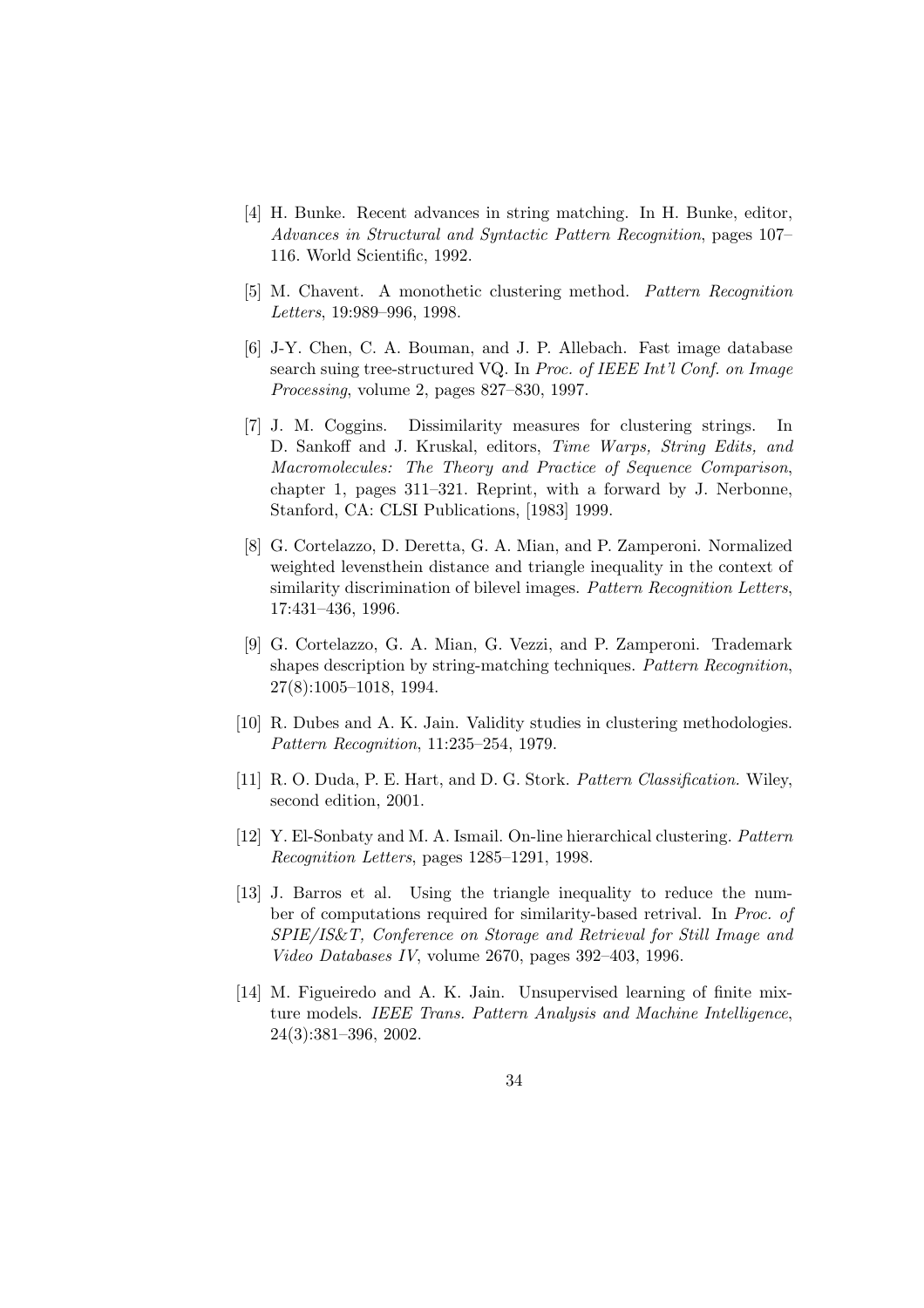- [15] W. B. Frakes. Stemming algorithms. In William B. Frakes and Ricardo Baeza-Yates, editors, *Information Retrieval: Data Structures and Algorithms*, chapter 8, pages 131–160. Prentice Hall, 1992.
- [16] A. L. Fred. Clustering of sequences using a minimum grammar complexity criterion. In *Grammatical Inference: Learning Syntax from Sentence*, pages 107–116. Springer-Verlag, 1996.
- [17] A. L. Fred. Finding consistent clusters in data partitions. In Josef Kittler and Fabio Roli, editors, *Multiple Classifier Systems*, volume LNCS 2096, pages 309–318. Springer, 2001.
- [18] A. L. Fred and J. Leitão. A minimum code length technique for clustering of syntactic patterns. In *Proc. Of the 13th IAPR Int'l Conference on Pattern Recognition*, pages 680–684, Vienna, 1996.
- [19] A. L. Fred and J. Leitão. Solomonoff coding as a means of introducing prior information in syntactic pattern recognition. In *Proc. of the 12th IAPR Int'l Conference on Pattern Recognition*, pages 14–18, 1994.
- [20] A. L. Fred and J. Leitão. A comparative study of string dissimilarity measures in structural clustering. In Sameer Singh, editor, *Int'l Conference on Advances in Pattern Recognition*, pages 385–384. Springer, 1998.
- [21] A. L. Fred and J. Leitão. Clustering under a hypothesis of smooth dissimilarity increments. In *Proc. of the 15th Int'l Conference on Pattern Recognition*, volume 2, pages 190–194, Barcelona, 2000.
- [22] A. L. Fred, J. S. Marques, and P. M. Jorge. Hidden markov models vs syntactic modeling in object recognition. In *Int'l Conference on Image Processing, ICIP'97*, pages 893–896, Santa Barbara, October 1997.
- [23] K. S. Fu. Syntactic pattern recognition. In *Handbook of Pattern Recognition and Image Processing*, pages 85–117. Academic Press, 1986.
- [24] K. S. Fu and S. Y. Lu. A clustering procedure for syntactic patterns. *IEEE Trans. Systems Man Cybernetics*, 7(7):537–541, 1977.
- [25] K. S. Fu and S. Y. Lu. Grammatical inference: Introduction and survey -part I and II. *IEEE Trans. Pattern Analysis and Machine Intelligence*, 8(5):343–359, 1986.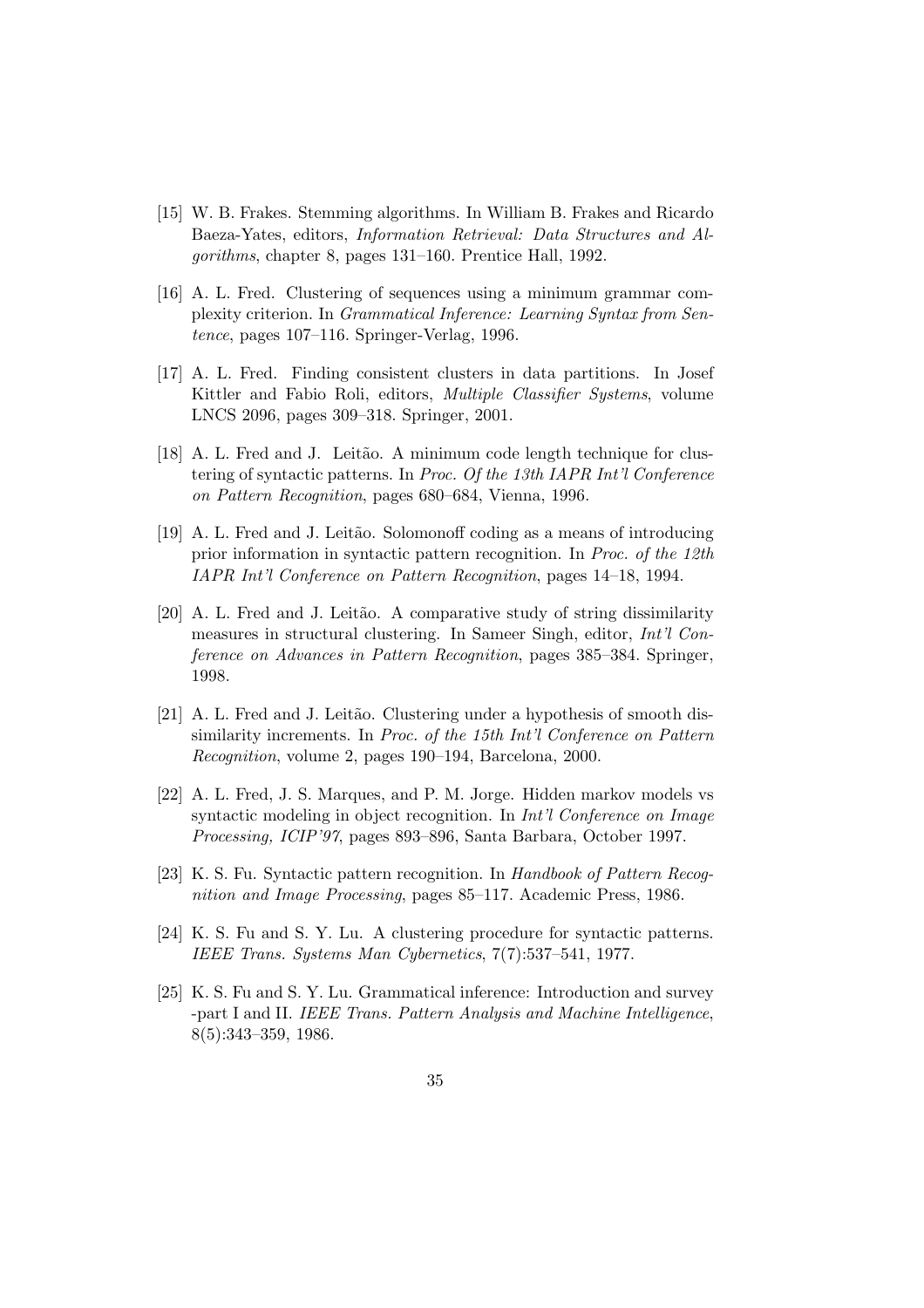- [26] J. A. Garcia, J. Valdivia, F. J. Cortijo, and R. Molina. A dynamic approach for clustering data. *Signal Processing*, 2:181–196, 1995.
- [27] M. Har-Even and V. L. Brailovsky. Probabilistic validation approach for clustering. *Pattern Recognition*, 16:1189–1196, 1995.
- [28] D. Harman. Ranking algorithms. In William B. Frakes and Ricardo Baeza-Yates, editors, *Information Retrieval: Data Structures and Algorithms*, chapter 14, pages 363–392. Prentice Hall, 1992.
- [29] J. E. Hopcroft and J. D. Ullman. *Introduction to Automata Theory, Languages and Computation*. Addison-Wesley, London, 1979.
- [30] Q. Huang, Z. Liv, and A. Rosenberg. Automated semantic structure reconstruction and representation generation for broadcast news. In *Proc. of IS&T/SPIE Conference on Storage and Retrieval for Image and Video Databases VII*, pages 50–62, 1999.
- [31] A. Jain. *Fundamentals of Digital Image Processing*. Prentice-Hall, 1989.
- [32] A. K. Jain and R. C. Dubes. *Algorithms for Clustering Data*. Prentice Hall, 1988.
- [33] A.K. Jain, M. N. Murty, and P.J. Flynn. Data clustering: A review. *ACM Computing Surveys*, 31(3):264–323, September 1999.
- [34] A. Juan and E. Vidal. Fast median search in metric spaces. In A. Amin and D. Dori, editors, *Advances in Pattern Recognition*, pages 905–912. Springer-Verlag, 1998.
- [35] J. A. Kaandorp. *Fractal Modelling: Grouth and Form in Biology*. Springer-Verlag, 1994.
- [36] R. L. Kashyap and B. J. Oommen. String correction using probabilistic models. *Pattern Recogition Letters*, pages 147–154, 1984.
- [37] J. Kittler. Pattern classification: Fusion of information. In Sameer Singh, editor, *Int. Conf. on Advances in Pattern Recognition*, pages 13–22. Springer, 1998.
- [38] J. Kittler, M. Hatef, R. P Duin, and J. Matas. On combining classifiers. *IEEE Trans. Pattern Analysis and Machine Intelligence*, 20(3):226–239, 1998.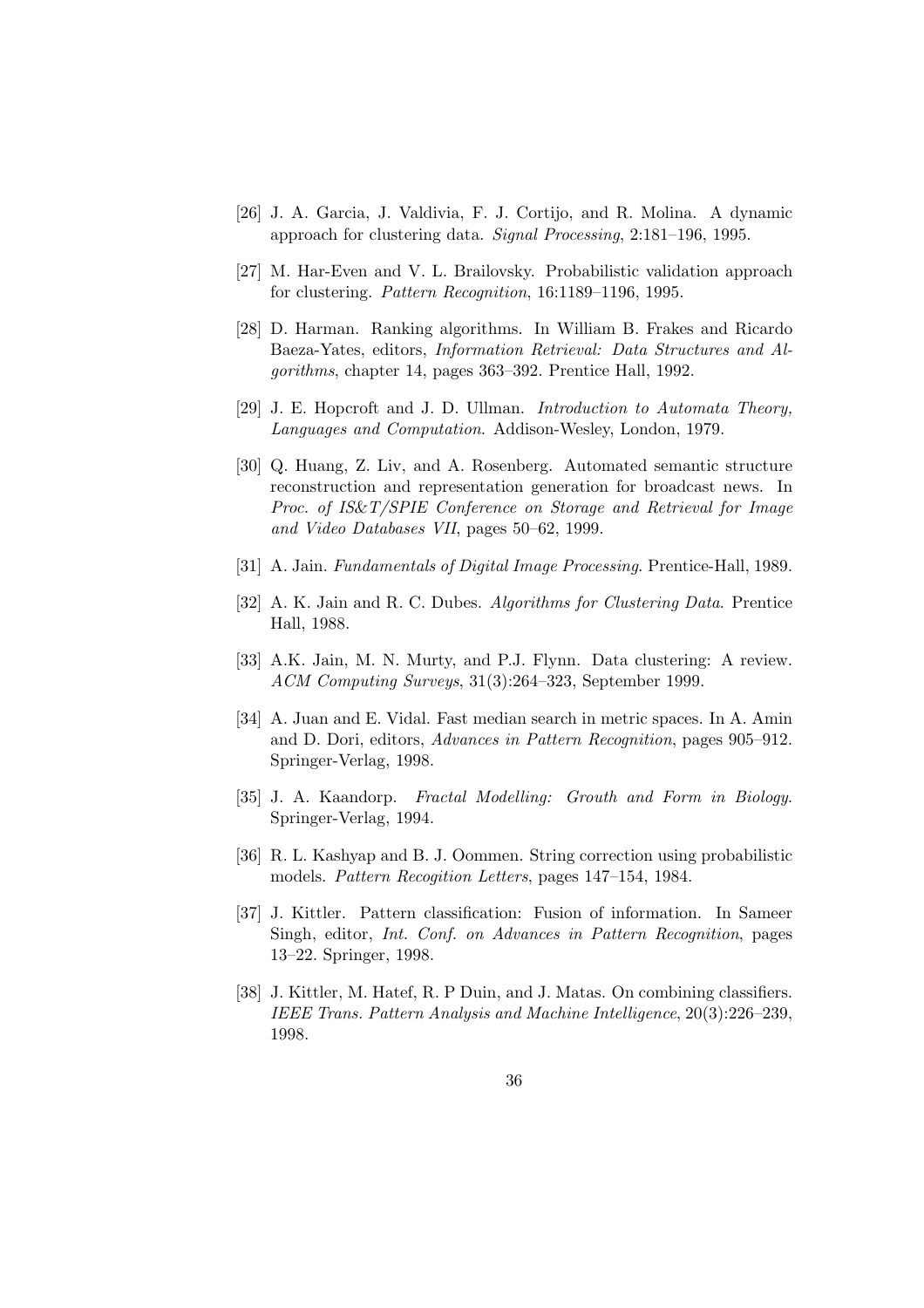- [39] T. Kohonen. Median strings. *Pattern Recognition Letters*, 3:309–313, 1985.
- [40] R. Kothari and D. Pitts. On finding the number of clusters. *Pattern Recognition Letters*, 20:405–416, 1999.
- [41] J. Kruskal. An overview of sequence comparison. In D. Sankoff and J. Kruskal, editors, *Time Warps, String Edits, and Macromolecules: The Theory and Practice of Sequence Comparison*, chapter 1, pages 1–44. Reprint, with a forward by J. Nerbonne, Stanford, CA: CLSI Publications, [1983] 1999.
- [42] S. Y. Lu and K. S. Fu. Stochastic error-correcting syntax analysis for the recognition of noisy patterns. *IEEE Trans. Computers*, C-26(12):1268– 1276, December 1977.
- [43] S. Y. Lu and K. S. Fu. A sentence-to-sentence clustering procedure for pattern analysis. *IEEE Trans. Systems Man Cybernetics*, 8(5):381–389, 1978.
- [44] Y. Man and I. Gath. Detection and separation of ring-shaped clusters using fuzzy clusters. *IEEE Trans. Pattern Analysis and Machine Intelligence*, 16(8):855–861, 1994.
- [45] C. D. Martinez-Hinarejos, A. Juan, and F. Casacuberta. Use of median string for classification. In *Proc. of the 15th Int'l Conf. on Pattern Recognition*, pages 907–910, 2000.
- [46] A. Marzal and E. Vidal. Computation of normalized edit distance and applications. *IEEE Trans. Pattern Analysis and Machine Intelligence*, 2(15):926–932, 1993.
- [47] G. McLachlan and K. Basford. *Mixture Models: Inference and Application to Clustering*. Marcel Dekker, New York, 1988.
- [48] L. Miclet. Grammatical inference. In H. Bunke and A. Sanfeliu, editors, *Syntactic and Structural Pattern Recognition - Theory and Applications*, pages 237–290. Scientific Publishing, 1990.
- [49] B. Mirkin. Concept learning and feature selection based on square-error clustering. *Machine Learning*, 35:25–39, 1999.
- [50] T. Oates, L. Firoiu, and P. R. Cohen. Using time warping to bootstrap HMM-based clustering of time series. In R. Sun and C. L. Giles, editors,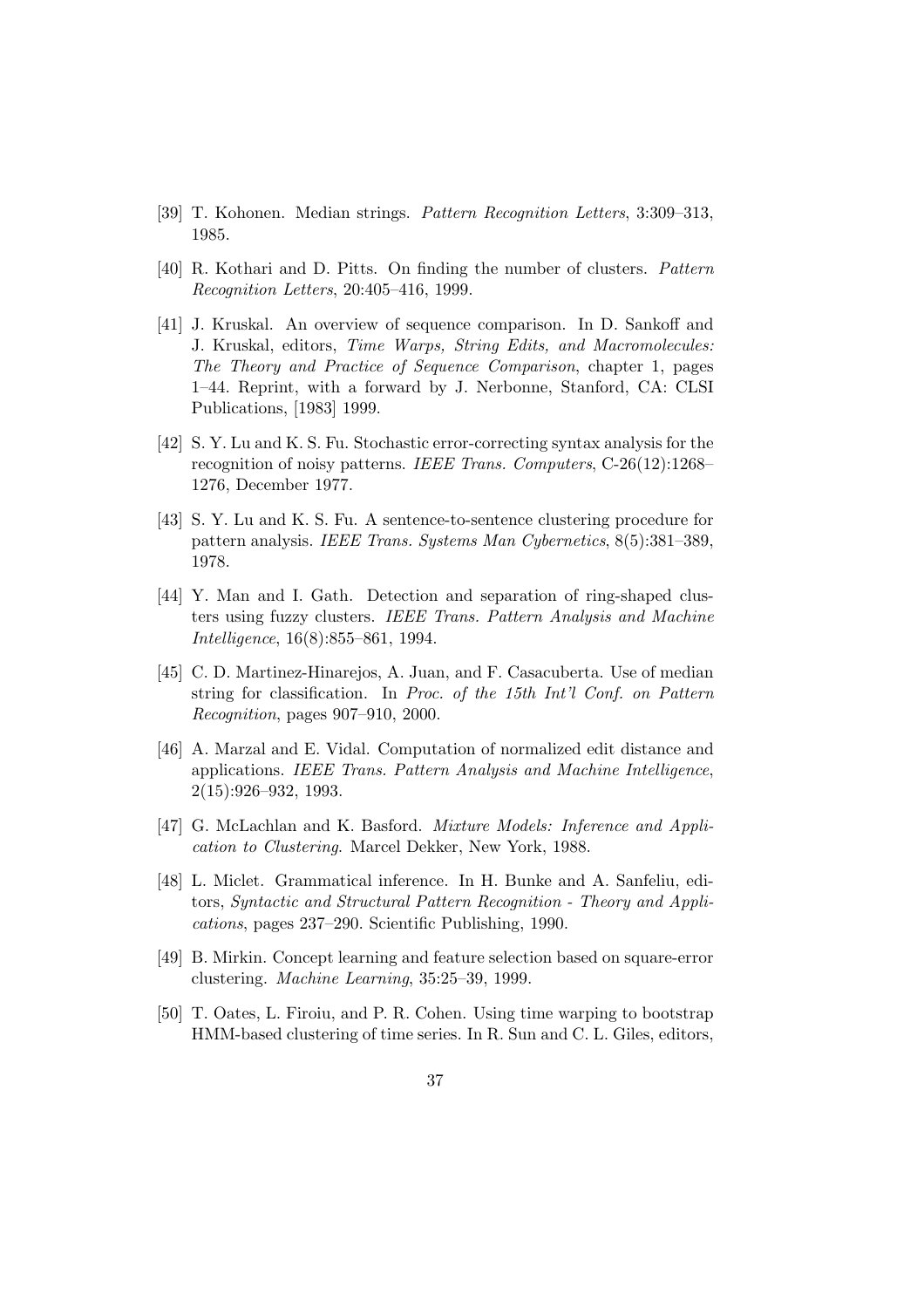*Sequence Learning: Paradigms, Algorithms and Applications*, volume LNAI of *Lecture Notes in Computer Science*, pages 35–52. Springer-Verlag, 2000.

- [51] B. J. Oomen and R. S. K. Loke. Pattern recognition of strings containing traditional and generalized transposition errors. In *Int'l Conf. on Systems, Man and Cybernetics*, pages 1154–1159, 1995.
- [52] B. J. Oommen. Recognition of noisy subsequences using constrained edit distances. *IEEE Trans. Pattern Analysis and Machine Intelligence*, 9(5):676–685, 1987.
- [53] N. R. Pal and J. C. Bezdek. On cluster validity for the fuzzy c-means model. *IEEE Trans. Fuzzy Systems*, 3:370–379, 1995.
- [54] E. J. Pauwels and G. Frederix. Fiding regions of interest for contentextraction. In *Proc. of IS&T/SPIE Conference on Storage and Retrieval for Image and Video Databases VII*, volume SPIE Vol. 3656, pages 501– 510, San Jose, January 1999.
- [55] L. Rabiner. A tutorial on hidden Markov models and selected applications in speech recognition. *Proc. of IEEE*, 77(2):257–285, 1989.
- [56] E. S. Ristad and P. N. Yianilos. Learning string-edit distance. *IEEE Trans. Pattern Analysis and Machine Intelligence*, 20(5):522–531, 1998.
- [57] S. Roberts, D. Husmeier, I. Rezek, and W. Penny. Bayesian approaches to gaussian mixture modelling. *IEEE Trans. Pattern Analysis and Machine Intelligence*, 20(11), 1998.
- [58] D. Sankoff and J. Kruskal. *Time Warps, String Edits, and Macromolecules: The Theory and Practice of Sequence Comparison*. Reprint, with a forward by J. Nerbonne, Stanford, CA: CLSI Publications, [1983] 1999.
- [59] S. Santini and R. Jain. Similarity is a geometer. *Multimedia Tools and Applications*, 5(3):277–306, 1997.
- [60] P. Sebastiani, M. Ramoni, and P. Cohen. Sequence clustering via bayesian clustering by dynamics. In R. Sun and C. L. Giles, editors, *Sequence Learning: Paradigms, Algorithms and Applications*, number 1828 in Lecture Notes in Computer Science, pages 11–34. Springer-Verlag, 2000.